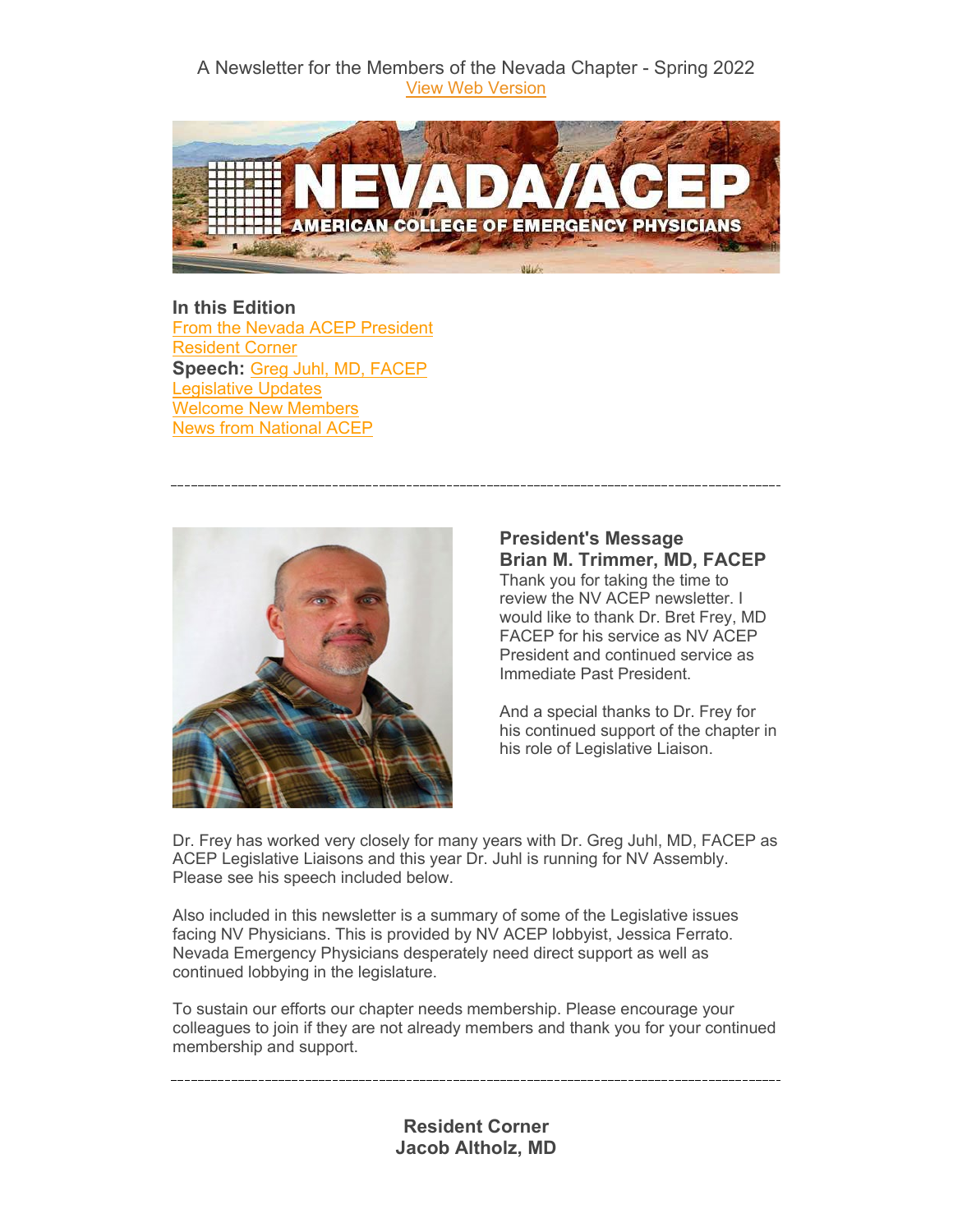

This year the summit of emergency physicians in Washington D.C. for the annual Leadership and Advocacy Conference represented a return to inperson visits to Capitol Hill.

From May 1st to May 3rd, physicians from all over the country met to learn, teach, and advocate about the major policy issues facing the field of emergency medicine.

The first day focused on a a policy primer for the newly-involved.

The second day saw the keynote speaker, Admiral Rachel Levine, discuss multiple issues facing healthcare in this country, many of which took center roles in the conference at large.

Every year, ACEP selects major advocacy issues that affect nearly everyone across the country's landscape. This year's advocacy topics included ensuring due process for physicians, workplace violence in the ED, and Medicare physician payment reform. These issues, while present in some form for quite some time now, have only been exacerbated by the pandemic. Workplace violence affects everyone, not just physicians, and the growing concern we as a workforce feel overlaps with discussions about burnout which has also been intensified.

The third day of the conference culminated in the states breaking into teams to meet with their respective congressional offices, an annual chance to meet, discuss, and champion the issues facing both the nation and their state. Those representing Nevada, Jacob Altholz, MD and Ian Isby, MD, met with the offices of Senators Cortez Masto and Rosen, as well as the Representative Susie Lee's. Nevada's healthcare structure and the nature of its economy means that the three aforementioned issues are uniquely important to the state. Nevada ranks #39 in healthcare according to US News among an infrastructure already strained by some of the fastest growing metropolitan areas separated by vast expanses of rural communities.

Advocacy represents an important facet of medicine, one that often can feel off putting and falls to the wayside when all we want as physicians to help those in front of us, already taxing enough as it is. The truth, though, is that if we do not advocate for ourselves there is no guarantee that anyone will, and that uncertainty extends to our patients.

As anyone who attended the Leadership and Advocacy Conference will tell you, it does not need to be national or even state-level. Some of the most heartfelt or impactful stories involved local forces working together to solve a unique problem, one that simply started by asking the question: "How can we do better?"

> <span id="page-1-0"></span>**Speech Greg Juhl, MD, FACEP**

With election season here, you are probably seeing a lot of political signs. If you happen to live in south Reno, you are likely seeing some of mine—yup, I'm contributing to the roadside litter also known as advertising—as I'm running for Nevada State Assembly District 26.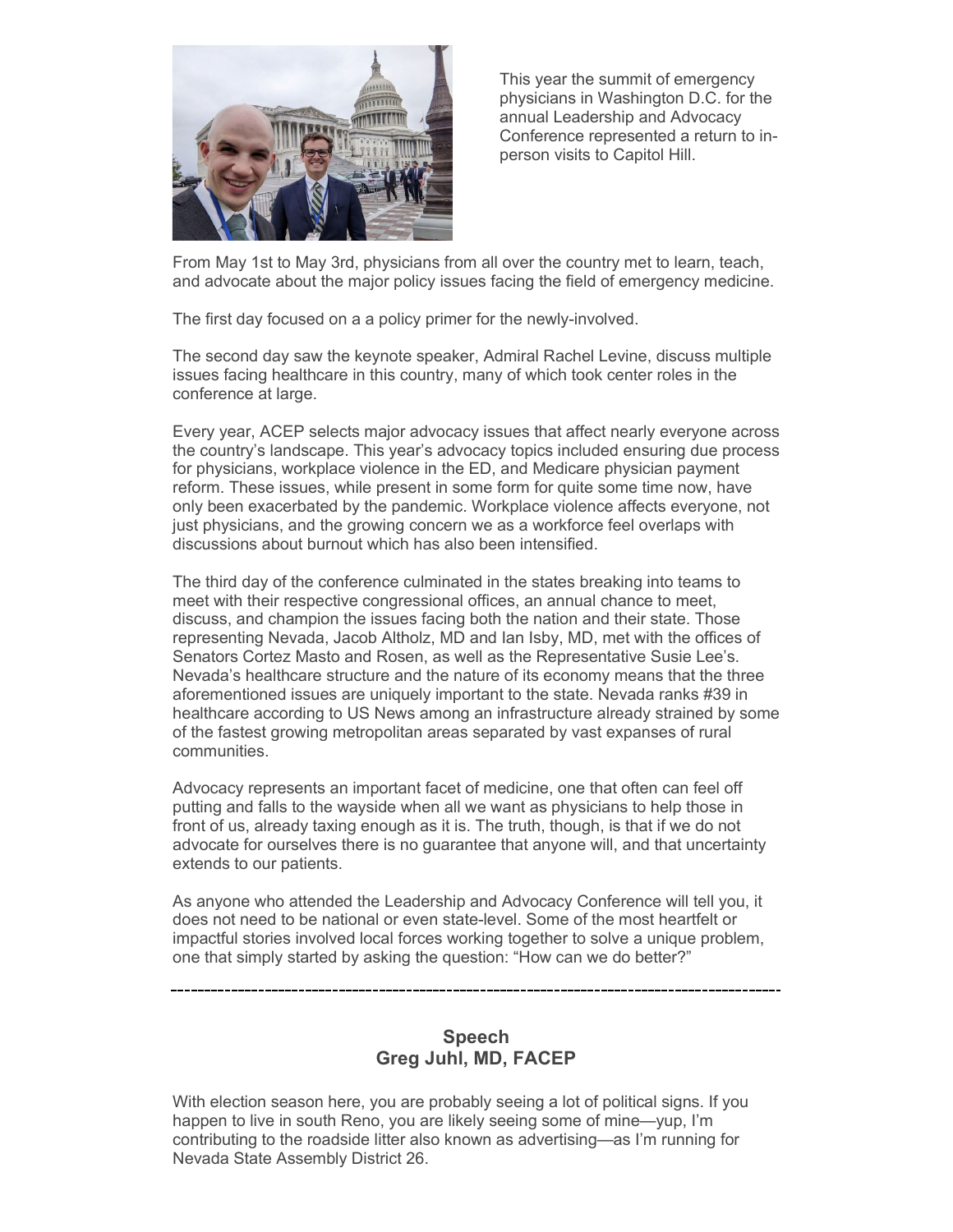It is interesting that politicians talk about healthcare when they have little actual subject knowledge. Think about how many patients you see in a shift; multiply the shifts per year, and the number of years…emergency docs have seen it all. For me, after 18-years of practicing in Nevada, I have seen somewhere in the ballpark of 50,000 patients—and counting. This is a pretty good set of data to take to the legislature.

Also, it's been my privilege to be a NVACEP Legislative Liaison for many years, representing us and our patients in both Carson City and DC. With politics, you've likely heard the saying: "If you're not sitting at the table, you're on the menu." While this is true, I've noticed there is even a difference in having a regular seat versus making a guest appearance. Having doctors to help craft the laws will always be key to protecting our interests and those of our patients.

However, in the Nevada legislature, doctors are an endangered species. Dr. Titus is in a contested Senate primary and Dr. Hardy is leaving due to term-limits. Dr. Orentlicher has an MD, but he is a law school professor, not a physician. In other words, we may not have a physician at all in the upcoming session. This is one of the reasons that I am running.

In my district, the seat is likely decided in the primary election which begins in less than two weeks. We shall see if there is a doc at the table as the legislature discusses: the rollout of the public option, independent practice for PAs, tort reform (changing the cap on pain/suffering), fixing the workforce shortage, addressing the mental health crisis…to name a few issues.

*Dr. Juhl is a Past President of NVACEP and a current Legislative Liaison, along with Dr. Bret Frey. You can learn more about him [here.](https://elink.clickdimensions.com/c/7/eyJhaSI6NjEzMDk3MDgsImUiOiJhYWx2YXJlekBhY2VwLm9yZyIsInJpIjoiY29udGFjdC01OTdmYTFkMmRkMjNlMDExYTEwNTAwNTA1NmFlMjc4Zi05ZjYzOGYzZjc2MGQ0ZTM4YWFhOGQ0Njg3OGQxMjljOCIsInJxIjoiMDItYjIyMTQ1LTlmNDQ5ZjIzNTBmMDRiNjk4ZTZiZTAwMGNiZmVlYWEwIiwicGgiOm51bGwsIm0iOmZhbHNlLCJ1aSI6IjIiLCJ1biI6IlByZXNpZGVudCIsInUiOiJ3d3cuZ3JlZ2p1aGwuY29tP19jbGRlZT1BOUk1X0dyVW4tRUtucllIM3BDSTlxdTA5MWlaY3FjSmptNlBOdC14UjV5dkpWNm91QW9mYXk4ZUc1UUl6SmFDJnJlY2lwaWVudGlkPWNvbnRhY3QtNTk3ZmExZDJkZDIzZTAxMWExMDUwMDUwNTZhZTI3OGYtOWY2MzhmM2Y3NjBkNGUzOGFhYThkNDY4NzhkMTI5YzgmZXNpZD0xMjRiOTI2Yy00Y2RjLWVjMTEtYTlkMC1jNzBiNTFiYmEzYWIifQ/pqrNFnR1ONSrGHvFLlBopw)*

### <span id="page-2-0"></span>**Legislative Updates Jessica Ferrato - Chapter Lobbyist**

Nevada Medicaid is required to review reimbursement rates for each provider type (PT). We are expecting the release of information for a review of physician (PT 20) reimbursements any day now and will relay the information as soon as possible. Providers will be able to complete a spreadsheet demonstrating the costs of services. Medicaid will review the information for providers and compare it to their reimbursement rates. This is a great opportunity for providers to advocate for an increase in Medicaid reimbursement rates. The division doesn't have the sole authority to increase reimbursement rates; however, the responses will give staff the necessary information to request more funds at the next legislative session to increase reimbursement rates. For more information about the rate review process, please see this video from Medicaid.

The Patient Protection Commission (PPC) recently introduced their new Executive Director, Dr. Malinda Southard. Most recently, Dr. Southard served as the section manager of the Department of Health and Human Services' Public Health Preparedness Program. She also worked as a chiropractic physician in Carson City for five years before beginning her career in state service. The PPC has been focusing on the health care cost growth benchmark and recently received reports from Nevada Medicaid and the Public Employees' Benefits Program (PEBP) on the factors driving up Nevada's health care costs. The next meeting of the PPC is scheduled for May 18 and will be reviewing three bill drafts to request for the 2023 legislative session.

The Office of Consumer Health Care Assistance (OCHA) is digesting the federal law on surprise billing. The state law on surprise billing won't be impacted by the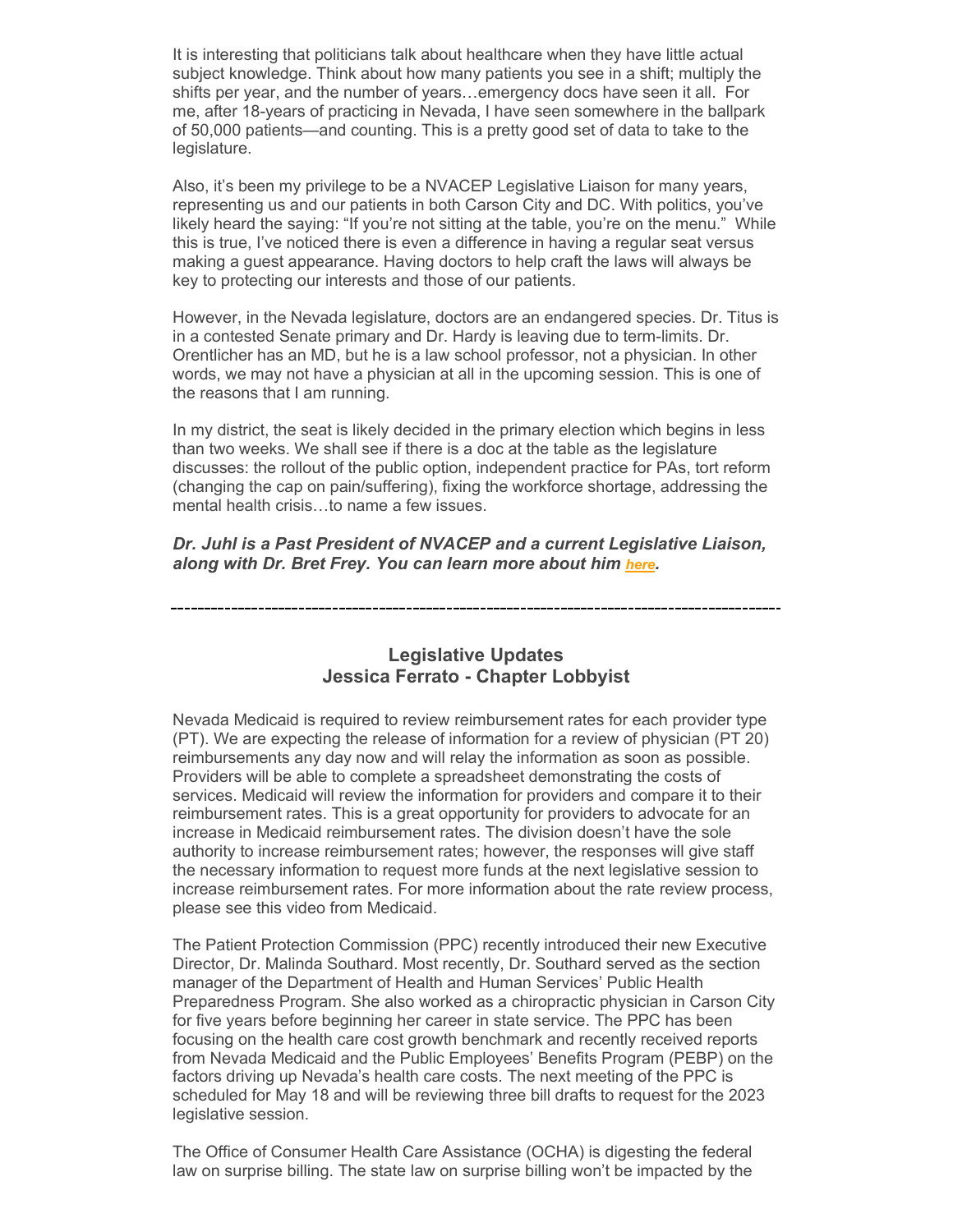federal law for the most part. The portions of the federal law that will apply are in areas that aren't considered in the state law such as air ambulances and the uninsured. The state regulations will be scheduled for a hearing in May or June. Once the regulations are voted on and approved, they will go to the Legislative Commission for final approval.

The Interim Committee on Health and Human Services has been meeting on a monthly basis this year. The last couple of meetings have focused on children and youth services, including children's mental and behavioral health, youth substance abuse, youth suicides, and the transition between youth and adult services. The committee also received a brief update on the COVID-19 Health Crisis Interim Study required in SB209 (2021). The next meeting of the interim committee is scheduled for May 19. In later meetings, the Interim Committee on Health and Human Services will be discussing this health care workforce and requiring input from stakeholders and community members.

Health care workforce has been a topic of relevancy in the past couple of weeks. On April 11, the Department of Health and Human Services announced the distribution of more than \$43 million to support behavioral health needs throughout the state; around \$4.3 million were allocated to workforce, peer service, education, and treatment. During Governor Sisolak's Healthcare Provider Summit on April 19, community partners, stakeholders and state agencies held forums focused on the opportunities to develop the healthcare workforce and provide the best possible care to Nevadans. Sisolak also announced a health care workforce subcabinet focusing on solutions for shortages across the state.

The 2022 midterm election is fast approaching, with the primary election scheduled for Tuesday, June 14. Early voting begins on Saturday, May 28 and runs through Friday, June 10. All registered voters can participate in nonpartisan races, such as for judges, school board trustees, and mayors. For partisan races, such as governor, state senate and assembly, voters can only participate in candidates within their own registered party affiliation. Individuals can check their voter registration status, update their mail ballot preferences and find their polling locations at the Nevada Secretary of State's website. For a full list of candidates running for office in Nevada, please see this comprehensive spreadsheet from The Nevada Independent.

#### **Welcome New Members!**

**Alex Cabrera Brandi Hull Brian L. Delmonaco, MD, FACEP Brooke C. Clemmensen Daniel Andrade Dylan Foord, DO James Joseph Rawlins, Rawlins Justin E. Anderson, MD Keelan S. Connelly, DO Keiffer Hepola, DO Kendra Madaras-Kelly, DO Kenneth K. Chang, DO Kristen Purcell, DO**

<span id="page-3-0"></span>**Kyle Coffman Maritza Kelesis, Kelesis Martin J. Hannon, MD Matthew Treasure Mira K. Marchioretto, MD Rebecca R. DiFabio, MD Rodney Fong Sabina A. Braithwaite, MD, FACEP Sarah Bromley Skylar Riggs, DO Taylor Chait Tyler Blackwell**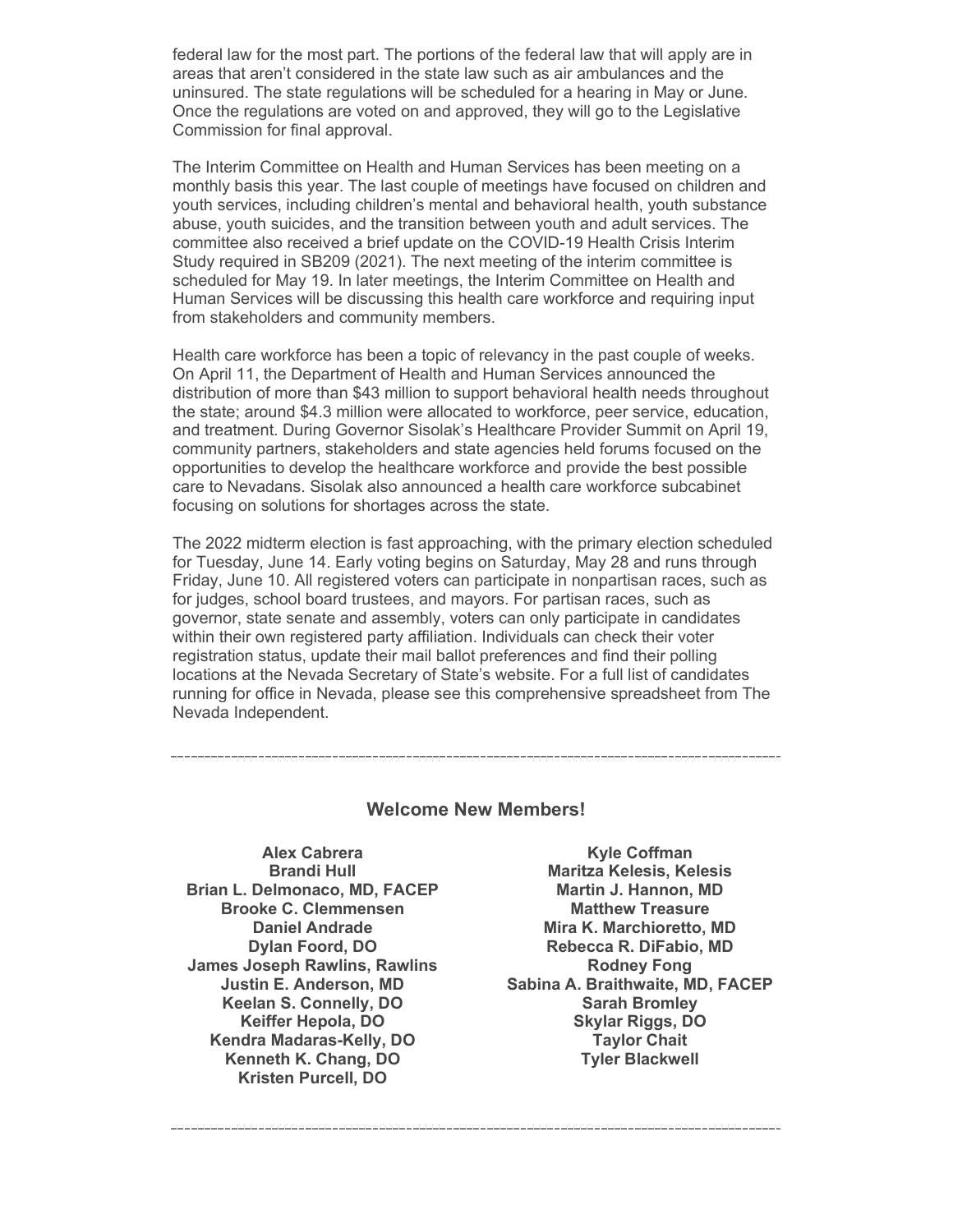# <span id="page-4-0"></span>**FROM NATIONAL ACEP**



# **ACEP Resources & Latest News**

**ACEP Calls for Stronger Protections for Emergency Physicians Who Raise Workplace Safety Concerns:** ACEP spoke directly to the Occupational Safety and Health Administration (OSHA) during a public meeting about whistleblower protections. ACEP Council Speaker Kelly Gray-Eurom, MD, MMM, FACEP, [raised](https://elink.clickdimensions.com/c/7/eyJhaSI6NjEzMDk3MDgsImUiOiJhYWx2YXJlekBhY2VwLm9yZyIsInJpIjoiY29udGFjdC01OTdmYTFkMmRkMjNlMDExYTEwNTAwNTA1NmFlMjc4Zi05ZjYzOGYzZjc2MGQ0ZTM4YWFhOGQ0Njg3OGQxMjljOCIsInJxIjoiMDItYjIyMTQ1LTlmNDQ5ZjIzNTBmMDRiNjk4ZTZiZTAwMGNiZmVlYWEwIiwicGgiOm51bGwsIm0iOmZhbHNlLCJ1aSI6IjUiLCJ1biI6IiIsInUiOiJodHRwczovL3d3dy5hY2VwLm9yZy9ob21lLXBhZ2UtcmVkaXJlY3RzL2xhdGVzdC1uZXdzL2FjZXAtY2FsbHMtZm9yLXN0cm9uZ2VyLXByb3RlY3Rpb25zLWZvci1lbWVyZ2VuY3ktcGh5c2ljaWFucy13aG8tcmFpc2Utd29ya3BsYWNlLXNhZmV0eS1jb25jZXJucy8_X2NsZGVlPUE5STVfR3JVbi1FS25yWUgzcENJOXF1MDkxaVpjcWNKam02UE50LXhSNXl2SlY2b3VBb2ZheThlRzVRSXpKYUMmcmVjaXBpZW50aWQ9Y29udGFjdC01OTdmYTFkMmRkMjNlMDExYTEwNTAwNTA1NmFlMjc4Zi05ZjYzOGYzZjc2MGQ0ZTM4YWFhOGQ0Njg3OGQxMjljOCZlc2lkPTEyNGI5MjZjLTRjZGMtZWMxMS1hOWQwLWM3MGI1MWJiYTNhYiJ9/LYaseArVC-hjQkRawI7Cjw)  [the need for due process protections](https://elink.clickdimensions.com/c/7/eyJhaSI6NjEzMDk3MDgsImUiOiJhYWx2YXJlekBhY2VwLm9yZyIsInJpIjoiY29udGFjdC01OTdmYTFkMmRkMjNlMDExYTEwNTAwNTA1NmFlMjc4Zi05ZjYzOGYzZjc2MGQ0ZTM4YWFhOGQ0Njg3OGQxMjljOCIsInJxIjoiMDItYjIyMTQ1LTlmNDQ5ZjIzNTBmMDRiNjk4ZTZiZTAwMGNiZmVlYWEwIiwicGgiOm51bGwsIm0iOmZhbHNlLCJ1aSI6IjUiLCJ1biI6IiIsInUiOiJodHRwczovL3d3dy5hY2VwLm9yZy9ob21lLXBhZ2UtcmVkaXJlY3RzL2xhdGVzdC1uZXdzL2FjZXAtY2FsbHMtZm9yLXN0cm9uZ2VyLXByb3RlY3Rpb25zLWZvci1lbWVyZ2VuY3ktcGh5c2ljaWFucy13aG8tcmFpc2Utd29ya3BsYWNlLXNhZmV0eS1jb25jZXJucy8_X2NsZGVlPUE5STVfR3JVbi1FS25yWUgzcENJOXF1MDkxaVpjcWNKam02UE50LXhSNXl2SlY2b3VBb2ZheThlRzVRSXpKYUMmcmVjaXBpZW50aWQ9Y29udGFjdC01OTdmYTFkMmRkMjNlMDExYTEwNTAwNTA1NmFlMjc4Zi05ZjYzOGYzZjc2MGQ0ZTM4YWFhOGQ0Njg3OGQxMjljOCZlc2lkPTEyNGI5MjZjLTRjZGMtZWMxMS1hOWQwLWM3MGI1MWJiYTNhYiJ9/LYaseArVC-hjQkRawI7Cjw) for emergency physicians on the job.

ACEP Clinical Alert: [Shortages in Iodinated Contrast Media, Baby Formula](https://elink.clickdimensions.com/c/7/eyJhaSI6NjEzMDk3MDgsImUiOiJhYWx2YXJlekBhY2VwLm9yZyIsInJpIjoiY29udGFjdC01OTdmYTFkMmRkMjNlMDExYTEwNTAwNTA1NmFlMjc4Zi05ZjYzOGYzZjc2MGQ0ZTM4YWFhOGQ0Njg3OGQxMjljOCIsInJxIjoiMDItYjIyMTQ1LTlmNDQ5ZjIzNTBmMDRiNjk4ZTZiZTAwMGNiZmVlYWEwIiwicGgiOm51bGwsIm0iOmZhbHNlLCJ1aSI6IjYiLCJ1biI6IiIsInUiOiJodHRwczovL3d3dy5hY2VwLm9yZy9ob21lLXBhZ2UtcmVkaXJlY3RzL2xhdGVzdC1uZXdzL2NsaW5pY2FsLWFsZXJ0LXNob3J0YWdlcy1pbi1pb2RpbmF0ZWQtY29udHJhc3QtbWVkaWEtYmFieS1mb3JtdWxhLz9fY2xkZWU9QTlJNV9HclVuLUVLbnJZSDNwQ0k5cXUwOTFpWmNxY0pqbTZQTnQteFI1eXZKVjZvdUFvZmF5OGVHNVFJekphQyZyZWNpcGllbnRpZD1jb250YWN0LTU5N2ZhMWQyZGQyM2UwMTFhMTA1MDA1MDU2YWUyNzhmLTlmNjM4ZjNmNzYwZDRlMzhhYWE4ZDQ2ODc4ZDEyOWM4JmVzaWQ9MTI0YjkyNmMtNGNkYy1lYzExLWE5ZDAtYzcwYjUxYmJhM2FiIn0/opn54FbTnAzPlL5pcUqQ1Q)

#### **Workforce:**

- **A new analysis of the EM physician resident workforce in** *[Annals of](https://elink.clickdimensions.com/c/7/eyJhaSI6NjEzMDk3MDgsImUiOiJhYWx2YXJlekBhY2VwLm9yZyIsInJpIjoiY29udGFjdC01OTdmYTFkMmRkMjNlMDExYTEwNTAwNTA1NmFlMjc4Zi05ZjYzOGYzZjc2MGQ0ZTM4YWFhOGQ0Njg3OGQxMjljOCIsInJxIjoiMDItYjIyMTQ1LTlmNDQ5ZjIzNTBmMDRiNjk4ZTZiZTAwMGNiZmVlYWEwIiwicGgiOm51bGwsIm0iOmZhbHNlLCJ1aSI6IjciLCJ1biI6IiIsInUiOiJodHRwczovL3d3dy5hbm5lbWVyZ21lZC5jb20vYXJ0aWNsZS9TMDE5Ni0wNjQ0KDIyKTAwMTg2LVgvZnVsbHRleHQ_X2NsZGVlPUE5STVfR3JVbi1FS25yWUgzcENJOXF1MDkxaVpjcWNKam02UE50LXhSNXl2SlY2b3VBb2ZheThlRzVRSXpKYUMmcmVjaXBpZW50aWQ9Y29udGFjdC01OTdmYTFkMmRkMjNlMDExYTEwNTAwNTA1NmFlMjc4Zi05ZjYzOGYzZjc2MGQ0ZTM4YWFhOGQ0Njg3OGQxMjljOCZlc2lkPTEyNGI5MjZjLTRjZGMtZWMxMS1hOWQwLWM3MGI1MWJiYTNhYiJ9/BZZhyIsLP41_Dl889aRtWg)  [Emergency Medicine](https://elink.clickdimensions.com/c/7/eyJhaSI6NjEzMDk3MDgsImUiOiJhYWx2YXJlekBhY2VwLm9yZyIsInJpIjoiY29udGFjdC01OTdmYTFkMmRkMjNlMDExYTEwNTAwNTA1NmFlMjc4Zi05ZjYzOGYzZjc2MGQ0ZTM4YWFhOGQ0Njg3OGQxMjljOCIsInJxIjoiMDItYjIyMTQ1LTlmNDQ5ZjIzNTBmMDRiNjk4ZTZiZTAwMGNiZmVlYWEwIiwicGgiOm51bGwsIm0iOmZhbHNlLCJ1aSI6IjciLCJ1biI6IiIsInUiOiJodHRwczovL3d3dy5hbm5lbWVyZ21lZC5jb20vYXJ0aWNsZS9TMDE5Ni0wNjQ0KDIyKTAwMTg2LVgvZnVsbHRleHQ_X2NsZGVlPUE5STVfR3JVbi1FS25yWUgzcENJOXF1MDkxaVpjcWNKam02UE50LXhSNXl2SlY2b3VBb2ZheThlRzVRSXpKYUMmcmVjaXBpZW50aWQ9Y29udGFjdC01OTdmYTFkMmRkMjNlMDExYTEwNTAwNTA1NmFlMjc4Zi05ZjYzOGYzZjc2MGQ0ZTM4YWFhOGQ0Njg3OGQxMjljOCZlc2lkPTEyNGI5MjZjLTRjZGMtZWMxMS1hOWQwLWM3MGI1MWJiYTNhYiJ9/BZZhyIsLP41_Dl889aRtWg)* finds that while the number of residency programs is increasing, new programs are disproportionately located in urban areas in states with existing programs, rather than rural communities with limited access to emergency care. [Read more](https://elink.clickdimensions.com/c/7/eyJhaSI6NjEzMDk3MDgsImUiOiJhYWx2YXJlekBhY2VwLm9yZyIsInJpIjoiY29udGFjdC01OTdmYTFkMmRkMjNlMDExYTEwNTAwNTA1NmFlMjc4Zi05ZjYzOGYzZjc2MGQ0ZTM4YWFhOGQ0Njg3OGQxMjljOCIsInJxIjoiMDItYjIyMTQ1LTlmNDQ5ZjIzNTBmMDRiNjk4ZTZiZTAwMGNiZmVlYWEwIiwicGgiOm51bGwsIm0iOmZhbHNlLCJ1aSI6IjgiLCJ1biI6IiIsInUiOiJodHRwczovL3d3dy5lbWVyZ2VuY3lwaHlzaWNpYW5zLm9yZy9wcmVzcy1yZWxlYXNlcy8yMDIyLzUtMTItMjItdW5ldmVuLWRpc3RyaWJ1dGlvbi1vZi1lbWVyZ2VuY3ktcGh5c2ljaWFuLXJlc2lkZW5jeS1wcm9ncmFtcy1jYW4taW1wYWN0LXdvcmtmb3JjZS1jaGFsbGVuZ2VzLW5ldy1hbmFseXNpcy1maW5kcz9fY2xkZWU9QTlJNV9HclVuLUVLbnJZSDNwQ0k5cXUwOTFpWmNxY0pqbTZQTnQteFI1eXZKVjZvdUFvZmF5OGVHNVFJekphQyZyZWNpcGllbnRpZD1jb250YWN0LTU5N2ZhMWQyZGQyM2UwMTFhMTA1MDA1MDU2YWUyNzhmLTlmNjM4ZjNmNzYwZDRlMzhhYWE4ZDQ2ODc4ZDEyOWM4JmVzaWQ9MTI0YjkyNmMtNGNkYy1lYzExLWE5ZDAtYzcwYjUxYmJhM2FiIn0/ucLtxeXSn9CvTIkkcpE2Gg)
- **Building toward a better future, ACEP is moving forward on EM workforce initiatives**. [Watch an update](https://elink.clickdimensions.com/c/7/eyJhaSI6NjEzMDk3MDgsImUiOiJhYWx2YXJlekBhY2VwLm9yZyIsInJpIjoiY29udGFjdC01OTdmYTFkMmRkMjNlMDExYTEwNTAwNTA1NmFlMjc4Zi05ZjYzOGYzZjc2MGQ0ZTM4YWFhOGQ0Njg3OGQxMjljOCIsInJxIjoiMDItYjIyMTQ1LTlmNDQ5ZjIzNTBmMDRiNjk4ZTZiZTAwMGNiZmVlYWEwIiwicGgiOm51bGwsIm0iOmZhbHNlLCJ1aSI6IjkiLCJ1biI6IiIsInUiOiJodHRwczovL3d3dy5hY2VwLm9yZy9saWZlLWFzLWEtcGh5c2ljaWFuL3dvcmtmb3JjZS93b3JrZm9yY2UtdmlkZW9zL3dvcmtmb3JjZS1taW51dGUtdmlkZW9zL2VtLXdvcmtmb3JjZS1zZWN0aW9uLXRvd24taGFsbC0tLWFwcmlsLTMwLTIwMjIvP19jbGRlZT1BOUk1X0dyVW4tRUtucllIM3BDSTlxdTA5MWlaY3FjSmptNlBOdC14UjV5dkpWNm91QW9mYXk4ZUc1UUl6SmFDJnJlY2lwaWVudGlkPWNvbnRhY3QtNTk3ZmExZDJkZDIzZTAxMWExMDUwMDUwNTZhZTI3OGYtOWY2MzhmM2Y3NjBkNGUzOGFhYThkNDY4NzhkMTI5YzgmZXNpZD0xMjRiOTI2Yy00Y2RjLWVjMTEtYTlkMC1jNzBiNTFiYmEzYWIifQ/lfbgVlYypqQgkJnff2YrEw) from ACEP President Dr. Gillian Schmitz on ACEP's progress during this April 28 town hall webinar hosted by the EM Workforce Section.
- **The Changing Role of Physician Assistants and Nurse Practitioners in the Emergency Department:** On May 26, ACEP's Democratic Group Practice Section is hosting a webinar with a panel discussion about best practices when using PAs and NPs in the emergency department. Topics will include ACEP's new policy on the role of PAs/NPs in the ED, economic considerations, workflow challenges, and how shared visits work. Register [for this free webinar.](https://elink.clickdimensions.com/c/7/eyJhaSI6NjEzMDk3MDgsImUiOiJhYWx2YXJlekBhY2VwLm9yZyIsInJpIjoiY29udGFjdC01OTdmYTFkMmRkMjNlMDExYTEwNTAwNTA1NmFlMjc4Zi05ZjYzOGYzZjc2MGQ0ZTM4YWFhOGQ0Njg3OGQxMjljOCIsInJxIjoiMDItYjIyMTQ1LTlmNDQ5ZjIzNTBmMDRiNjk4ZTZiZTAwMGNiZmVlYWEwIiwicGgiOm51bGwsIm0iOmZhbHNlLCJ1aSI6IjEwIiwidW4iOiIiLCJ1IjoiaHR0cHM6Ly93d3cuYWNlcC5vcmcvbWFzdGVyLWNhbGVuZGFyL3RoZS1jaGFuZ2luZy1yb2xlLW9mLXBoeXNpY2lhbi1hc3Npc3RhbnRzLWFuZC1udXJzZS1wcmFjdGl0aW9uZXJzLWluLXRoZS1lbWVyZ2VuY3ktZGVwYXJ0bWVudC8_X2NsZGVlPUE5STVfR3JVbi1FS25yWUgzcENJOXF1MDkxaVpjcWNKam02UE50LXhSNXl2SlY2b3VBb2ZheThlRzVRSXpKYUMmcmVjaXBpZW50aWQ9Y29udGFjdC01OTdmYTFkMmRkMjNlMDExYTEwNTAwNTA1NmFlMjc4Zi05ZjYzOGYzZjc2MGQ0ZTM4YWFhOGQ0Njg3OGQxMjljOCZlc2lkPTEyNGI5MjZjLTRjZGMtZWMxMS1hOWQwLWM3MGI1MWJiYTNhYiJ9/kCdExWaYsDyC2ZJBBDJSUA)

ACEP has launched a **public campaign ["Who Takes Care of You in an](https://elink.clickdimensions.com/c/7/eyJhaSI6NjEzMDk3MDgsImUiOiJhYWx2YXJlekBhY2VwLm9yZyIsInJpIjoiY29udGFjdC01OTdmYTFkMmRkMjNlMDExYTEwNTAwNTA1NmFlMjc4Zi05ZjYzOGYzZjc2MGQ0ZTM4YWFhOGQ0Njg3OGQxMjljOCIsInJxIjoiMDItYjIyMTQ1LTlmNDQ5ZjIzNTBmMDRiNjk4ZTZiZTAwMGNiZmVlYWEwIiwicGgiOm51bGwsIm0iOmZhbHNlLCJ1aSI6IjExIiwidW4iOiIiLCJ1IjoiaHR0cHM6Ly93d3cuZW1lcmdlbmN5cGh5c2ljaWFucy5vcmcvYXJ0aWNsZS9lcjEwMS93aG8tdGFrZXMtY2FyZS1vZi15b3UtaW4tYW4tZW1lcmdlbmN5P19jbGRlZT1BOUk1X0dyVW4tRUtucllIM3BDSTlxdTA5MWlaY3FjSmptNlBOdC14UjV5dkpWNm91QW9mYXk4ZUc1UUl6SmFDJnJlY2lwaWVudGlkPWNvbnRhY3QtNTk3ZmExZDJkZDIzZTAxMWExMDUwMDUwNTZhZTI3OGYtOWY2MzhmM2Y3NjBkNGUzOGFhYThkNDY4NzhkMTI5YzgmZXNpZD0xMjRiOTI2Yy00Y2RjLWVjMTEtYTlkMC1jNzBiNTFiYmEzYWIifQ/w6Zhk_Hc--vUmnZncyFq8w)  [Emergency?](https://elink.clickdimensions.com/c/7/eyJhaSI6NjEzMDk3MDgsImUiOiJhYWx2YXJlekBhY2VwLm9yZyIsInJpIjoiY29udGFjdC01OTdmYTFkMmRkMjNlMDExYTEwNTAwNTA1NmFlMjc4Zi05ZjYzOGYzZjc2MGQ0ZTM4YWFhOGQ0Njg3OGQxMjljOCIsInJxIjoiMDItYjIyMTQ1LTlmNDQ5ZjIzNTBmMDRiNjk4ZTZiZTAwMGNiZmVlYWEwIiwicGgiOm51bGwsIm0iOmZhbHNlLCJ1aSI6IjExIiwidW4iOiIiLCJ1IjoiaHR0cHM6Ly93d3cuZW1lcmdlbmN5cGh5c2ljaWFucy5vcmcvYXJ0aWNsZS9lcjEwMS93aG8tdGFrZXMtY2FyZS1vZi15b3UtaW4tYW4tZW1lcmdlbmN5P19jbGRlZT1BOUk1X0dyVW4tRUtucllIM3BDSTlxdTA5MWlaY3FjSmptNlBOdC14UjV5dkpWNm91QW9mYXk4ZUc1UUl6SmFDJnJlY2lwaWVudGlkPWNvbnRhY3QtNTk3ZmExZDJkZDIzZTAxMWExMDUwMDUwNTZhZTI3OGYtOWY2MzhmM2Y3NjBkNGUzOGFhYThkNDY4NzhkMTI5YzgmZXNpZD0xMjRiOTI2Yy00Y2RjLWVjMTEtYTlkMC1jNzBiNTFiYmEzYWIifQ/w6Zhk_Hc--vUmnZncyFq8w)"** that includes a series of videos outlining unique aspects of the job and explaining the significant difference in training and education required for physicians. Here are [new scope of practice talking points.](https://elink.clickdimensions.com/c/7/eyJhaSI6NjEzMDk3MDgsImUiOiJhYWx2YXJlekBhY2VwLm9yZyIsInJpIjoiY29udGFjdC01OTdmYTFkMmRkMjNlMDExYTEwNTAwNTA1NmFlMjc4Zi05ZjYzOGYzZjc2MGQ0ZTM4YWFhOGQ0Njg3OGQxMjljOCIsInJxIjoiMDItYjIyMTQ1LTlmNDQ5ZjIzNTBmMDRiNjk4ZTZiZTAwMGNiZmVlYWEwIiwicGgiOm51bGwsIm0iOmZhbHNlLCJ1aSI6IjEyIiwidW4iOiIiLCJ1IjoiaHR0cHM6Ly93d3cuYWNlcC5vcmcvYWNlcC1tZWRpYS1odWIvbWVkaWEtaHViLWFydGljbGVzL21hcmNoLTIwMjIvc2NvcGUtb2YtcHJhY3RpY2UtdGFsa2luZy1wb2ludHMvP19jbGRlZT1BOUk1X0dyVW4tRUtucllIM3BDSTlxdTA5MWlaY3FjSmptNlBOdC14UjV5dkpWNm91QW9mYXk4ZUc1UUl6SmFDJnJlY2lwaWVudGlkPWNvbnRhY3QtNTk3ZmExZDJkZDIzZTAxMWExMDUwMDUwNTZhZTI3OGYtOWY2MzhmM2Y3NjBkNGUzOGFhYThkNDY4NzhkMTI5YzgmZXNpZD0xMjRiOTI2Yy00Y2RjLWVjMTEtYTlkMC1jNzBiNTFiYmEzYWIifQ/-6uuHfxCmvWEqjGZvdG_qg)

**Problem solving: It's what we do.** [Take a look at the issues we're tackling](https://elink.clickdimensions.com/c/7/eyJhaSI6NjEzMDk3MDgsImUiOiJhYWx2YXJlekBhY2VwLm9yZyIsInJpIjoiY29udGFjdC01OTdmYTFkMmRkMjNlMDExYTEwNTAwNTA1NmFlMjc4Zi05ZjYzOGYzZjc2MGQ0ZTM4YWFhOGQ0Njg3OGQxMjljOCIsInJxIjoiMDItYjIyMTQ1LTlmNDQ5ZjIzNTBmMDRiNjk4ZTZiZTAwMGNiZmVlYWEwIiwicGgiOm51bGwsIm0iOmZhbHNlLCJ1aSI6IjEzIiwidW4iOiIiLCJ1IjoiaHR0cHM6Ly93d3cuYWNlcC5vcmcvd2hvLXdlLWFyZS9wdWxsaW5nLXRvZ2V0aGVyLTIwMjEtYW5udWFsLXJlcG9ydC8_X2NsZGVlPUE5STVfR3JVbi1FS25yWUgzcENJOXF1MDkxaVpjcWNKam02UE50LXhSNXl2SlY2b3VBb2ZheThlRzVRSXpKYUMmcmVjaXBpZW50aWQ9Y29udGFjdC01OTdmYTFkMmRkMjNlMDExYTEwNTAwNTA1NmFlMjc4Zi05ZjYzOGYzZjc2MGQ0ZTM4YWFhOGQ0Njg3OGQxMjljOCZlc2lkPTEyNGI5MjZjLTRjZGMtZWMxMS1hOWQwLWM3MGI1MWJiYTNhYiJ9/8Wr1ZNHxBVyp1ToOhebvOA) and how you can join the cause.

More than 100 leaders, members and staff worked together to create **[ACEP's new](https://elink.clickdimensions.com/c/7/eyJhaSI6NjEzMDk3MDgsImUiOiJhYWx2YXJlekBhY2VwLm9yZyIsInJpIjoiY29udGFjdC01OTdmYTFkMmRkMjNlMDExYTEwNTAwNTA1NmFlMjc4Zi05ZjYzOGYzZjc2MGQ0ZTM4YWFhOGQ0Njg3OGQxMjljOCIsInJxIjoiMDItYjIyMTQ1LTlmNDQ5ZjIzNTBmMDRiNjk4ZTZiZTAwMGNiZmVlYWEwIiwicGgiOm51bGwsIm0iOmZhbHNlLCJ1aSI6IjE0IiwidW4iOiIiLCJ1IjoiaHR0cHM6Ly93d3cuYWNlcC5vcmcvc3RyYXRlZ2ljcGxhbi8_X2NsZGVlPUE5STVfR3JVbi1FS25yWUgzcENJOXF1MDkxaVpjcWNKam02UE50LXhSNXl2SlY2b3VBb2ZheThlRzVRSXpKYUMmcmVjaXBpZW50aWQ9Y29udGFjdC01OTdmYTFkMmRkMjNlMDExYTEwNTAwNTA1NmFlMjc4Zi05ZjYzOGYzZjc2MGQ0ZTM4YWFhOGQ0Njg3OGQxMjljOCZlc2lkPTEyNGI5MjZjLTRjZGMtZWMxMS1hOWQwLWM3MGI1MWJiYTNhYiJ9/R7mCoAwyo2tJbJGAbVcR9g)  [strategic plan!](https://elink.clickdimensions.com/c/7/eyJhaSI6NjEzMDk3MDgsImUiOiJhYWx2YXJlekBhY2VwLm9yZyIsInJpIjoiY29udGFjdC01OTdmYTFkMmRkMjNlMDExYTEwNTAwNTA1NmFlMjc4Zi05ZjYzOGYzZjc2MGQ0ZTM4YWFhOGQ0Njg3OGQxMjljOCIsInJxIjoiMDItYjIyMTQ1LTlmNDQ5ZjIzNTBmMDRiNjk4ZTZiZTAwMGNiZmVlYWEwIiwicGgiOm51bGwsIm0iOmZhbHNlLCJ1aSI6IjE0IiwidW4iOiIiLCJ1IjoiaHR0cHM6Ly93d3cuYWNlcC5vcmcvc3RyYXRlZ2ljcGxhbi8_X2NsZGVlPUE5STVfR3JVbi1FS25yWUgzcENJOXF1MDkxaVpjcWNKam02UE50LXhSNXl2SlY2b3VBb2ZheThlRzVRSXpKYUMmcmVjaXBpZW50aWQ9Y29udGFjdC01OTdmYTFkMmRkMjNlMDExYTEwNTAwNTA1NmFlMjc4Zi05ZjYzOGYzZjc2MGQ0ZTM4YWFhOGQ0Njg3OGQxMjljOCZlc2lkPTEyNGI5MjZjLTRjZGMtZWMxMS1hOWQwLWM3MGI1MWJiYTNhYiJ9/R7mCoAwyo2tJbJGAbVcR9g) It's an important roadmap for our future.** Together we'll build a better future for emergency physicians everywhere!

#### **It's Emergency Medicine Wellness Week!**

May is Mental Health Awareness Month, and ACEP's Wellness Section is marking the occasion by kicking off its annual Emergency Medicine Wellness Week tomorrow, May 22. View more physician wellness resources by visiting [ACEP's](https://elink.clickdimensions.com/c/7/eyJhaSI6NjEzMDk3MDgsImUiOiJhYWx2YXJlekBhY2VwLm9yZyIsInJpIjoiY29udGFjdC01OTdmYTFkMmRkMjNlMDExYTEwNTAwNTA1NmFlMjc4Zi05ZjYzOGYzZjc2MGQ0ZTM4YWFhOGQ0Njg3OGQxMjljOCIsInJxIjoiMDItYjIyMTQ1LTlmNDQ5ZjIzNTBmMDRiNjk4ZTZiZTAwMGNiZmVlYWEwIiwicGgiOm51bGwsIm0iOmZhbHNlLCJ1aSI6IjE1IiwidW4iOiIiLCJ1IjoiaHR0cHM6Ly93d3cuYWNlcC5vcmcvd2VsbG5lc3MvP19jbGRlZT1BOUk1X0dyVW4tRUtucllIM3BDSTlxdTA5MWlaY3FjSmptNlBOdC14UjV5dkpWNm91QW9mYXk4ZUc1UUl6SmFDJnJlY2lwaWVudGlkPWNvbnRhY3QtNTk3ZmExZDJkZDIzZTAxMWExMDUwMDUwNTZhZTI3OGYtOWY2MzhmM2Y3NjBkNGUzOGFhYThkNDY4NzhkMTI5YzgmZXNpZD0xMjRiOTI2Yy00Y2RjLWVjMTEtYTlkMC1jNzBiNTFiYmEzYWIifQ/RRP21ConUxSMenHkNKoICQ)  [Wellness Hub.](https://elink.clickdimensions.com/c/7/eyJhaSI6NjEzMDk3MDgsImUiOiJhYWx2YXJlekBhY2VwLm9yZyIsInJpIjoiY29udGFjdC01OTdmYTFkMmRkMjNlMDExYTEwNTAwNTA1NmFlMjc4Zi05ZjYzOGYzZjc2MGQ0ZTM4YWFhOGQ0Njg3OGQxMjljOCIsInJxIjoiMDItYjIyMTQ1LTlmNDQ5ZjIzNTBmMDRiNjk4ZTZiZTAwMGNiZmVlYWEwIiwicGgiOm51bGwsIm0iOmZhbHNlLCJ1aSI6IjE1IiwidW4iOiIiLCJ1IjoiaHR0cHM6Ly93d3cuYWNlcC5vcmcvd2VsbG5lc3MvP19jbGRlZT1BOUk1X0dyVW4tRUtucllIM3BDSTlxdTA5MWlaY3FjSmptNlBOdC14UjV5dkpWNm91QW9mYXk4ZUc1UUl6SmFDJnJlY2lwaWVudGlkPWNvbnRhY3QtNTk3ZmExZDJkZDIzZTAxMWExMDUwMDUwNTZhZTI3OGYtOWY2MzhmM2Y3NjBkNGUzOGFhYThkNDY4NzhkMTI5YzgmZXNpZD0xMjRiOTI2Yy00Y2RjLWVjMTEtYTlkMC1jNzBiNTFiYmEzYWIifQ/RRP21ConUxSMenHkNKoICQ)

The **[May issue of](https://elink.clickdimensions.com/c/7/eyJhaSI6NjEzMDk3MDgsImUiOiJhYWx2YXJlekBhY2VwLm9yZyIsInJpIjoiY29udGFjdC01OTdmYTFkMmRkMjNlMDExYTEwNTAwNTA1NmFlMjc4Zi05ZjYzOGYzZjc2MGQ0ZTM4YWFhOGQ0Njg3OGQxMjljOCIsInJxIjoiMDItYjIyMTQ1LTlmNDQ5ZjIzNTBmMDRiNjk4ZTZiZTAwMGNiZmVlYWEwIiwicGgiOm51bGwsIm0iOmZhbHNlLCJ1aSI6IjE2IiwidW4iOiIiLCJ1IjoiaHR0cHM6Ly93d3cuYWNlcG5vdy5jb20vaXNzdWVzLz9pc3N1ZT1hY2VwLW5vdy12b2wtNDEtbm8tMDUtbWF5LTIwMjImX2NsZGVlPUE5STVfR3JVbi1FS25yWUgzcENJOXF1MDkxaVpjcWNKam02UE50LXhSNXl2SlY2b3VBb2ZheThlRzVRSXpKYUMmcmVjaXBpZW50aWQ9Y29udGFjdC01OTdmYTFkMmRkMjNlMDExYTEwNTAwNTA1NmFlMjc4Zi05ZjYzOGYzZjc2MGQ0ZTM4YWFhOGQ0Njg3OGQxMjljOCZlc2lkPTEyNGI5MjZjLTRjZGMtZWMxMS1hOWQwLWM3MGI1MWJiYTNhYiJ9/gcPzSITA01lnfZk8yCvvMQ) ACEP Now features new articles focused on behavioral health**, including [The Importance of System-Level Wellness](https://elink.clickdimensions.com/c/7/eyJhaSI6NjEzMDk3MDgsImUiOiJhYWx2YXJlekBhY2VwLm9yZyIsInJpIjoiY29udGFjdC01OTdmYTFkMmRkMjNlMDExYTEwNTAwNTA1NmFlMjc4Zi05ZjYzOGYzZjc2MGQ0ZTM4YWFhOGQ0Njg3OGQxMjljOCIsInJxIjoiMDItYjIyMTQ1LTlmNDQ5ZjIzNTBmMDRiNjk4ZTZiZTAwMGNiZmVlYWEwIiwicGgiOm51bGwsIm0iOmZhbHNlLCJ1aSI6IjE3IiwidW4iOiIiLCJ1IjoiaHR0cHM6Ly93d3cuYWNlcG5vdy5jb20vYXJ0aWNsZS9pbXBvcnRhbmNlLW9mLXN5c3RlbS1sZXZlbC13ZWxsbmVzcy8_X2NsZGVlPUE5STVfR3JVbi1FS25yWUgzcENJOXF1MDkxaVpjcWNKam02UE50LXhSNXl2SlY2b3VBb2ZheThlRzVRSXpKYUMmcmVjaXBpZW50aWQ9Y29udGFjdC01OTdmYTFkMmRkMjNlMDExYTEwNTAwNTA1NmFlMjc4Zi05ZjYzOGYzZjc2MGQ0ZTM4YWFhOGQ0Njg3OGQxMjljOCZlc2lkPTEyNGI5MjZjLTRjZGMtZWMxMS1hOWQwLWM3MGI1MWJiYTNhYiJ9/Pjk90d6lJYV1G5t3I8Tt_g) and [How to](https://elink.clickdimensions.com/c/7/eyJhaSI6NjEzMDk3MDgsImUiOiJhYWx2YXJlekBhY2VwLm9yZyIsInJpIjoiY29udGFjdC01OTdmYTFkMmRkMjNlMDExYTEwNTAwNTA1NmFlMjc4Zi05ZjYzOGYzZjc2MGQ0ZTM4YWFhOGQ0Njg3OGQxMjljOCIsInJxIjoiMDItYjIyMTQ1LTlmNDQ5ZjIzNTBmMDRiNjk4ZTZiZTAwMGNiZmVlYWEwIiwicGgiOm51bGwsIm0iOmZhbHNlLCJ1aSI6IjE4IiwidW4iOiIiLCJ1IjoiaHR0cHM6Ly93d3cuYWNlcG5vdy5jb20vYXJ0aWNsZS9ob3ctY2FuLXRoZXktcmVmdXNlLz9fY2xkZWU9QTlJNV9HclVuLUVLbnJZSDNwQ0k5cXUwOTFpWmNxY0pqbTZQTnQteFI1eXZKVjZvdUFvZmF5OGVHNVFJekphQyZyZWNpcGllbnRpZD1jb250YWN0LTU5N2ZhMWQyZGQyM2UwMTFhMTA1MDA1MDU2YWUyNzhmLTlmNjM4ZjNmNzYwZDRlMzhhYWE4ZDQ2ODc4ZDEyOWM4JmVzaWQ9MTI0YjkyNmMtNGNkYy1lYzExLWE5ZDAtYzcwYjUxYmJhM2FiIn0/Q04ld8d9-it47NyBpmwyvg)  Approach [Psychiatric Patients who Wish to](https://elink.clickdimensions.com/c/7/eyJhaSI6NjEzMDk3MDgsImUiOiJhYWx2YXJlekBhY2VwLm9yZyIsInJpIjoiY29udGFjdC01OTdmYTFkMmRkMjNlMDExYTEwNTAwNTA1NmFlMjc4Zi05ZjYzOGYzZjc2MGQ0ZTM4YWFhOGQ0Njg3OGQxMjljOCIsInJxIjoiMDItYjIyMTQ1LTlmNDQ5ZjIzNTBmMDRiNjk4ZTZiZTAwMGNiZmVlYWEwIiwicGgiOm51bGwsIm0iOmZhbHNlLCJ1aSI6IjE4IiwidW4iOiIiLCJ1IjoiaHR0cHM6Ly93d3cuYWNlcG5vdy5jb20vYXJ0aWNsZS9ob3ctY2FuLXRoZXktcmVmdXNlLz9fY2xkZWU9QTlJNV9HclVuLUVLbnJZSDNwQ0k5cXUwOTFpWmNxY0pqbTZQTnQteFI1eXZKVjZvdUFvZmF5OGVHNVFJekphQyZyZWNpcGllbnRpZD1jb250YWN0LTU5N2ZhMWQyZGQyM2UwMTFhMTA1MDA1MDU2YWUyNzhmLTlmNjM4ZjNmNzYwZDRlMzhhYWE4ZDQ2ODc4ZDEyOWM4JmVzaWQ9MTI0YjkyNmMtNGNkYy1lYzExLWE5ZDAtYzcwYjUxYmJhM2FiIn0/Q04ld8d9-it47NyBpmwyvg) Refuse Treatment in the ED.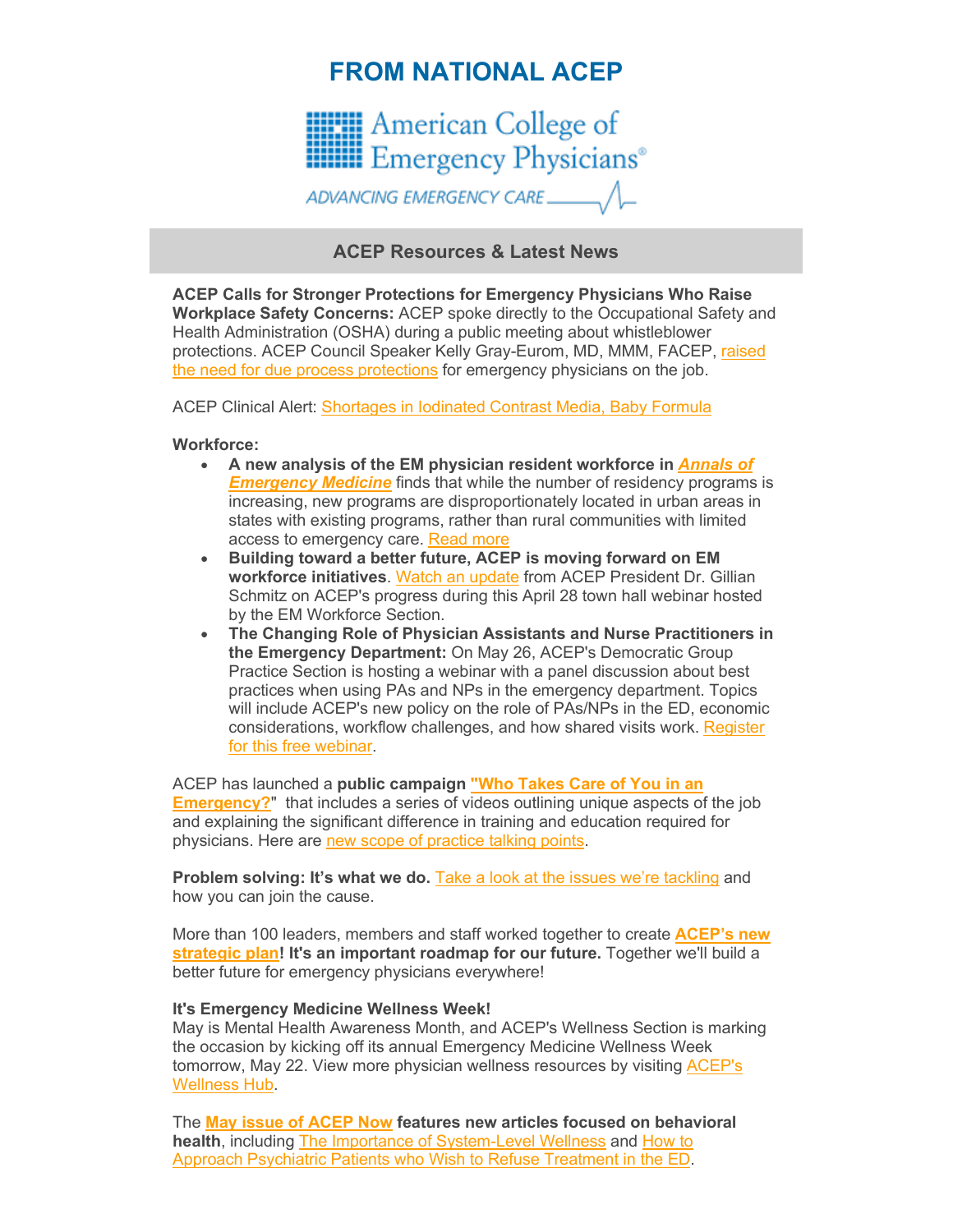# **Advocacy:**

**Help Move the Workplace Violence Prevention Bill Forward!** Ask your U.S. Senators to co-sponsor and support the "Workplace Violence Prevention for Health Care and Social Service Workers Act" (S.4182). [Take Action!](https://elink.clickdimensions.com/c/7/eyJhaSI6NjEzMDk3MDgsImUiOiJhYWx2YXJlekBhY2VwLm9yZyIsInJpIjoiY29udGFjdC01OTdmYTFkMmRkMjNlMDExYTEwNTAwNTA1NmFlMjc4Zi05ZjYzOGYzZjc2MGQ0ZTM4YWFhOGQ0Njg3OGQxMjljOCIsInJxIjoiMDItYjIyMTQ1LTlmNDQ5ZjIzNTBmMDRiNjk4ZTZiZTAwMGNiZmVlYWEwIiwicGgiOm51bGwsIm0iOmZhbHNlLCJ1aSI6IjE5IiwidW4iOiIiLCJ1IjoiaHR0cHM6Ly93d3cuYWNlcC5vcmcvZmVkZXJhbC1hZHZvY2FjeS9mZWRlcmFsLWFkdm9jYWN5LW92ZXJ2aWV3L2Fkdm9jYWN5LWFjdGlvbi1jZW50ZXIvP19jbGRlZT1BOUk1X0dyVW4tRUtucllIM3BDSTlxdTA5MWlaY3FjSmptNlBOdC14UjV5dkpWNm91QW9mYXk4ZUc1UUl6SmFDJnJlY2lwaWVudGlkPWNvbnRhY3QtNTk3ZmExZDJkZDIzZTAxMWExMDUwMDUwNTZhZTI3OGYtOWY2MzhmM2Y3NjBkNGUzOGFhYThkNDY4NzhkMTI5YzgmZXNpZD0xMjRiOTI2Yy00Y2RjLWVjMTEtYTlkMC1jNzBiNTFiYmEzYWIifQ/zW5nx7peho0ZVFEvgTeWIA)

On May 4, ACEP and the Emergency Nurses Association hosted a press event at Capitol Hill to increase public awareness of workplace violence in the emergency department and to push for swift passage of the "Workplace Violence Prevention for Health Care and Social Service Workers Act." [Read the press release with more](https://elink.clickdimensions.com/c/7/eyJhaSI6NjEzMDk3MDgsImUiOiJhYWx2YXJlekBhY2VwLm9yZyIsInJpIjoiY29udGFjdC01OTdmYTFkMmRkMjNlMDExYTEwNTAwNTA1NmFlMjc4Zi05ZjYzOGYzZjc2MGQ0ZTM4YWFhOGQ0Njg3OGQxMjljOCIsInJxIjoiMDItYjIyMTQ1LTlmNDQ5ZjIzNTBmMDRiNjk4ZTZiZTAwMGNiZmVlYWEwIiwicGgiOm51bGwsIm0iOmZhbHNlLCJ1aSI6IjIwIiwidW4iOiIiLCJ1IjoiaHR0cDovL3NtMS5tdWx0aXZpZXcuY29tL3QvZ2NIMUFBa2JhQlBXTllRZFFNQk9tQzBaeUVZc2FZNDdVUFoyY2FhYWFZNDdCUkg0QzRvYWE_aj13WGtkbWVtYX4yNUVxa1NvZi55aHF-YW1wO1Q9d1hrZG1lbWF-MjVFcWtTb2YueWhxfmFtcDtiPU5lfmFtcDs3PSZfY2xkZWU9QTlJNV9HclVuLUVLbnJZSDNwQ0k5cXUwOTFpWmNxY0pqbTZQTnQteFI1eXZKVjZvdUFvZmF5OGVHNVFJekphQyZyZWNpcGllbnRpZD1jb250YWN0LTU5N2ZhMWQyZGQyM2UwMTFhMTA1MDA1MDU2YWUyNzhmLTlmNjM4ZjNmNzYwZDRlMzhhYWE4ZDQ2ODc4ZDEyOWM4JmVzaWQ9MTI0YjkyNmMtNGNkYy1lYzExLWE5ZDAtYzcwYjUxYmJhM2FiIn0/F3UkNEDWkQfCxeAM0wZwDw)  [information about the bill.](https://elink.clickdimensions.com/c/7/eyJhaSI6NjEzMDk3MDgsImUiOiJhYWx2YXJlekBhY2VwLm9yZyIsInJpIjoiY29udGFjdC01OTdmYTFkMmRkMjNlMDExYTEwNTAwNTA1NmFlMjc4Zi05ZjYzOGYzZjc2MGQ0ZTM4YWFhOGQ0Njg3OGQxMjljOCIsInJxIjoiMDItYjIyMTQ1LTlmNDQ5ZjIzNTBmMDRiNjk4ZTZiZTAwMGNiZmVlYWEwIiwicGgiOm51bGwsIm0iOmZhbHNlLCJ1aSI6IjIwIiwidW4iOiIiLCJ1IjoiaHR0cDovL3NtMS5tdWx0aXZpZXcuY29tL3QvZ2NIMUFBa2JhQlBXTllRZFFNQk9tQzBaeUVZc2FZNDdVUFoyY2FhYWFZNDdCUkg0QzRvYWE_aj13WGtkbWVtYX4yNUVxa1NvZi55aHF-YW1wO1Q9d1hrZG1lbWF-MjVFcWtTb2YueWhxfmFtcDtiPU5lfmFtcDs3PSZfY2xkZWU9QTlJNV9HclVuLUVLbnJZSDNwQ0k5cXUwOTFpWmNxY0pqbTZQTnQteFI1eXZKVjZvdUFvZmF5OGVHNVFJekphQyZyZWNpcGllbnRpZD1jb250YWN0LTU5N2ZhMWQyZGQyM2UwMTFhMTA1MDA1MDU2YWUyNzhmLTlmNjM4ZjNmNzYwZDRlMzhhYWE4ZDQ2ODc4ZDEyOWM4JmVzaWQ9MTI0YjkyNmMtNGNkYy1lYzExLWE5ZDAtYzcwYjUxYmJhM2FiIn0/F3UkNEDWkQfCxeAM0wZwDw) Watch the [Facebook Live recording](https://elink.clickdimensions.com/c/7/eyJhaSI6NjEzMDk3MDgsImUiOiJhYWx2YXJlekBhY2VwLm9yZyIsInJpIjoiY29udGFjdC01OTdmYTFkMmRkMjNlMDExYTEwNTAwNTA1NmFlMjc4Zi05ZjYzOGYzZjc2MGQ0ZTM4YWFhOGQ0Njg3OGQxMjljOCIsInJxIjoiMDItYjIyMTQ1LTlmNDQ5ZjIzNTBmMDRiNjk4ZTZiZTAwMGNiZmVlYWEwIiwicGgiOm51bGwsIm0iOmZhbHNlLCJ1aSI6IjIxIiwidW4iOiIiLCJ1IjoiaHR0cHM6Ly93d3cuZmFjZWJvb2suY29tL3dhdGNoL2xpdmUvP2V4dGlkPU5TLVVOSy1VTkstVU5LLUlPU19HSzBULUdLMUMmcmVmPXdhdGNoX3Blcm1hbGluayZ2PTM1NDgzNDY5MDA0Mjc1NSZfY2xkZWU9QTlJNV9HclVuLUVLbnJZSDNwQ0k5cXUwOTFpWmNxY0pqbTZQTnQteFI1eXZKVjZvdUFvZmF5OGVHNVFJekphQyZyZWNpcGllbnRpZD1jb250YWN0LTU5N2ZhMWQyZGQyM2UwMTFhMTA1MDA1MDU2YWUyNzhmLTlmNjM4ZjNmNzYwZDRlMzhhYWE4ZDQ2ODc4ZDEyOWM4JmVzaWQ9MTI0YjkyNmMtNGNkYy1lYzExLWE5ZDAtYzcwYjUxYmJhM2FiIn0/w_VH1fj4kcHuaCcETusJKg) of the press event.

#### **No Surprises Act**

In the latest twist, the government requests Texas court place a "hold" on its surprise billing appeal. [What does this mean for ACEP's lawsuit?](https://elink.clickdimensions.com/c/7/eyJhaSI6NjEzMDk3MDgsImUiOiJhYWx2YXJlekBhY2VwLm9yZyIsInJpIjoiY29udGFjdC01OTdmYTFkMmRkMjNlMDExYTEwNTAwNTA1NmFlMjc4Zi05ZjYzOGYzZjc2MGQ0ZTM4YWFhOGQ0Njg3OGQxMjljOCIsInJxIjoiMDItYjIyMTQ1LTlmNDQ5ZjIzNTBmMDRiNjk4ZTZiZTAwMGNiZmVlYWEwIiwicGgiOm51bGwsIm0iOmZhbHNlLCJ1aSI6IjIyIiwidW4iOiIiLCJ1IjoiaHR0cHM6Ly93d3cuZW1lcmdlbmN5cGh5c2ljaWFucy5vcmcvcHJlc3MtcmVsZWFzZXMvMjAyMi9pbi1sYXRlc3QtdHdpc3QtZ292ZXJubWVudC1yZXF1ZXN0cy10ZXhhcy1jb3VydC1wbGFjZS1ob2xkLW9uLWl0cy1zdXJwcmlzZS1iaWxsaW5nLWFwcGVhbD9fY2xkZWU9QTlJNV9HclVuLUVLbnJZSDNwQ0k5cXUwOTFpWmNxY0pqbTZQTnQteFI1eXZKVjZvdUFvZmF5OGVHNVFJekphQyZyZWNpcGllbnRpZD1jb250YWN0LTU5N2ZhMWQyZGQyM2UwMTFhMTA1MDA1MDU2YWUyNzhmLTlmNjM4ZjNmNzYwZDRlMzhhYWE4ZDQ2ODc4ZDEyOWM4JmVzaWQ9MTI0YjkyNmMtNGNkYy1lYzExLWE5ZDAtYzcwYjUxYmJhM2FiIn0/-U_62sOeZOkxlmTXTlYeqA) [Dive deeper and learn more](https://elink.clickdimensions.com/c/7/eyJhaSI6NjEzMDk3MDgsImUiOiJhYWx2YXJlekBhY2VwLm9yZyIsInJpIjoiY29udGFjdC01OTdmYTFkMmRkMjNlMDExYTEwNTAwNTA1NmFlMjc4Zi05ZjYzOGYzZjc2MGQ0ZTM4YWFhOGQ0Njg3OGQxMjljOCIsInJxIjoiMDItYjIyMTQ1LTlmNDQ5ZjIzNTBmMDRiNjk4ZTZiZTAwMGNiZmVlYWEwIiwicGgiOm51bGwsIm0iOmZhbHNlLCJ1aSI6IjIzIiwidW4iOiIiLCJ1IjoiaHR0cHM6Ly93d3cuYWNlcC5vcmcvZmVkZXJhbC1hZHZvY2FjeS9mZWRlcmFsLWFkdm9jYWN5LW92ZXJ2aWV3L2FjZXA0dS9hY2VwNHUtb3V0LW9mLW5ldHdvcmsvP19jbGRlZT1BOUk1X0dyVW4tRUtucllIM3BDSTlxdTA5MWlaY3FjSmptNlBOdC14UjV5dkpWNm91QW9mYXk4ZUc1UUl6SmFDJnJlY2lwaWVudGlkPWNvbnRhY3QtNTk3ZmExZDJkZDIzZTAxMWExMDUwMDUwNTZhZTI3OGYtOWY2MzhmM2Y3NjBkNGUzOGFhYThkNDY4NzhkMTI5YzgmZXNpZD0xMjRiOTI2Yy00Y2RjLWVjMTEtYTlkMC1jNzBiNTFiYmEzYWIifQ/QYSQwL38kKhgJ-0wQB0JPQ) about ACEP's many years of advocacy on this issue that led up to this law.

#### **Prioritize Physician Mental Health**

It's Mental Health Month and a good time to look at the recently-passed Dr. Lorna Breen Act. This vital legislation, named after an ACEP member who struggled and was tragically lost during the first surge of the pandemic, went from an idea to a law that will help protect the emotional health and wellbeing of emergency physicians. [See ACEP's Role.](https://elink.clickdimensions.com/c/7/eyJhaSI6NjEzMDk3MDgsImUiOiJhYWx2YXJlekBhY2VwLm9yZyIsInJpIjoiY29udGFjdC01OTdmYTFkMmRkMjNlMDExYTEwNTAwNTA1NmFlMjc4Zi05ZjYzOGYzZjc2MGQ0ZTM4YWFhOGQ0Njg3OGQxMjljOCIsInJxIjoiMDItYjIyMTQ1LTlmNDQ5ZjIzNTBmMDRiNjk4ZTZiZTAwMGNiZmVlYWEwIiwicGgiOm51bGwsIm0iOmZhbHNlLCJ1aSI6IjI0IiwidW4iOiIiLCJ1IjoiaHR0cHM6Ly93d3cuYWNlcC5vcmcvZmVkZXJhbC1hZHZvY2FjeS9tZW50YWwtaGVhbHRoL2RyLi1sb3JuYS1icmVlbi1oZWFsdGgtY2FyZS1wcm92aWRlci1wcm90ZWN0aW9uLWFjdC8_X2NsZGVlPUE5STVfR3JVbi1FS25yWUgzcENJOXF1MDkxaVpjcWNKam02UE50LXhSNXl2SlY2b3VBb2ZheThlRzVRSXpKYUMmcmVjaXBpZW50aWQ9Y29udGFjdC01OTdmYTFkMmRkMjNlMDExYTEwNTAwNTA1NmFlMjc4Zi05ZjYzOGYzZjc2MGQ0ZTM4YWFhOGQ0Njg3OGQxMjljOCZlc2lkPTEyNGI5MjZjLTRjZGMtZWMxMS1hOWQwLWM3MGI1MWJiYTNhYiJ9/TIP2A_SY7FZzrskAnCjELg)

# **Regulatory Updates:**

- [NEW BLOG SERIES: Value based Care in Emergency Medicine--](https://elink.clickdimensions.com/c/7/eyJhaSI6NjEzMDk3MDgsImUiOiJhYWx2YXJlekBhY2VwLm9yZyIsInJpIjoiY29udGFjdC01OTdmYTFkMmRkMjNlMDExYTEwNTAwNTA1NmFlMjc4Zi05ZjYzOGYzZjc2MGQ0ZTM4YWFhOGQ0Njg3OGQxMjljOCIsInJxIjoiMDItYjIyMTQ1LTlmNDQ5ZjIzNTBmMDRiNjk4ZTZiZTAwMGNiZmVlYWEwIiwicGgiOm51bGwsIm0iOmZhbHNlLCJ1aSI6IjI1IiwidW4iOiIiLCJ1IjoiaHR0cHM6Ly93d3cuYWNlcC5vcmcvZmVkZXJhbC1hZHZvY2FjeS9mZWRlcmFsLWFkdm9jYWN5LW92ZXJ2aWV3L3JlZ3MtLWVnZ3MvcmVncy0tZWdncy1hcnRpY2xlcy9yZWdzLS1lZ2dzLS0tbWF5LTE5LTIwMjIvP19jbGRlZT1BOUk1X0dyVW4tRUtucllIM3BDSTlxdTA5MWlaY3FjSmptNlBOdC14UjV5dkpWNm91QW9mYXk4ZUc1UUl6SmFDJnJlY2lwaWVudGlkPWNvbnRhY3QtNTk3ZmExZDJkZDIzZTAxMWExMDUwMDUwNTZhZTI3OGYtOWY2MzhmM2Y3NjBkNGUzOGFhYThkNDY4NzhkMTI5YzgmZXNpZD0xMjRiOTI2Yy00Y2RjLWVjMTEtYTlkMC1jNzBiNTFiYmEzYWIifQ/mR9bAV0tnfNFU-GKzSPTbQ) an [Overview](https://elink.clickdimensions.com/c/7/eyJhaSI6NjEzMDk3MDgsImUiOiJhYWx2YXJlekBhY2VwLm9yZyIsInJpIjoiY29udGFjdC01OTdmYTFkMmRkMjNlMDExYTEwNTAwNTA1NmFlMjc4Zi05ZjYzOGYzZjc2MGQ0ZTM4YWFhOGQ0Njg3OGQxMjljOCIsInJxIjoiMDItYjIyMTQ1LTlmNDQ5ZjIzNTBmMDRiNjk4ZTZiZTAwMGNiZmVlYWEwIiwicGgiOm51bGwsIm0iOmZhbHNlLCJ1aSI6IjI1IiwidW4iOiIiLCJ1IjoiaHR0cHM6Ly93d3cuYWNlcC5vcmcvZmVkZXJhbC1hZHZvY2FjeS9mZWRlcmFsLWFkdm9jYWN5LW92ZXJ2aWV3L3JlZ3MtLWVnZ3MvcmVncy0tZWdncy1hcnRpY2xlcy9yZWdzLS1lZ2dzLS0tbWF5LTE5LTIwMjIvP19jbGRlZT1BOUk1X0dyVW4tRUtucllIM3BDSTlxdTA5MWlaY3FjSmptNlBOdC14UjV5dkpWNm91QW9mYXk4ZUc1UUl6SmFDJnJlY2lwaWVudGlkPWNvbnRhY3QtNTk3ZmExZDJkZDIzZTAxMWExMDUwMDUwNTZhZTI3OGYtOWY2MzhmM2Y3NjBkNGUzOGFhYThkNDY4NzhkMTI5YzgmZXNpZD0xMjRiOTI2Yy00Y2RjLWVjMTEtYTlkMC1jNzBiNTFiYmEzYWIifQ/mR9bAV0tnfNFU-GKzSPTbQ) (5/19/22)
- [CMS Finalizes New Network Adequacy Requirements for Certain Private](https://elink.clickdimensions.com/c/7/eyJhaSI6NjEzMDk3MDgsImUiOiJhYWx2YXJlekBhY2VwLm9yZyIsInJpIjoiY29udGFjdC01OTdmYTFkMmRkMjNlMDExYTEwNTAwNTA1NmFlMjc4Zi05ZjYzOGYzZjc2MGQ0ZTM4YWFhOGQ0Njg3OGQxMjljOCIsInJxIjoiMDItYjIyMTQ1LTlmNDQ5ZjIzNTBmMDRiNjk4ZTZiZTAwMGNiZmVlYWEwIiwicGgiOm51bGwsIm0iOmZhbHNlLCJ1aSI6IjI2IiwidW4iOiIiLCJ1IjoiaHR0cHM6Ly93d3cuYWNlcC5vcmcvZmVkZXJhbC1hZHZvY2FjeS9mZWRlcmFsLWFkdm9jYWN5LW92ZXJ2aWV3L3JlZ3MtLWVnZ3MvcmVncy0tZWdncy1hcnRpY2xlcy9yZWdzLS1lZ2dzLS0tbWF5LTEyLTIwMjIvP19jbGRlZT1BOUk1X0dyVW4tRUtucllIM3BDSTlxdTA5MWlaY3FjSmptNlBOdC14UjV5dkpWNm91QW9mYXk4ZUc1UUl6SmFDJnJlY2lwaWVudGlkPWNvbnRhY3QtNTk3ZmExZDJkZDIzZTAxMWExMDUwMDUwNTZhZTI3OGYtOWY2MzhmM2Y3NjBkNGUzOGFhYThkNDY4NzhkMTI5YzgmZXNpZD0xMjRiOTI2Yy00Y2RjLWVjMTEtYTlkMC1jNzBiNTFiYmEzYWIifQ/6fwpt_qsikIfly-1RTO4Nw)  [Health Plans](https://elink.clickdimensions.com/c/7/eyJhaSI6NjEzMDk3MDgsImUiOiJhYWx2YXJlekBhY2VwLm9yZyIsInJpIjoiY29udGFjdC01OTdmYTFkMmRkMjNlMDExYTEwNTAwNTA1NmFlMjc4Zi05ZjYzOGYzZjc2MGQ0ZTM4YWFhOGQ0Njg3OGQxMjljOCIsInJxIjoiMDItYjIyMTQ1LTlmNDQ5ZjIzNTBmMDRiNjk4ZTZiZTAwMGNiZmVlYWEwIiwicGgiOm51bGwsIm0iOmZhbHNlLCJ1aSI6IjI2IiwidW4iOiIiLCJ1IjoiaHR0cHM6Ly93d3cuYWNlcC5vcmcvZmVkZXJhbC1hZHZvY2FjeS9mZWRlcmFsLWFkdm9jYWN5LW92ZXJ2aWV3L3JlZ3MtLWVnZ3MvcmVncy0tZWdncy1hcnRpY2xlcy9yZWdzLS1lZ2dzLS0tbWF5LTEyLTIwMjIvP19jbGRlZT1BOUk1X0dyVW4tRUtucllIM3BDSTlxdTA5MWlaY3FjSmptNlBOdC14UjV5dkpWNm91QW9mYXk4ZUc1UUl6SmFDJnJlY2lwaWVudGlkPWNvbnRhY3QtNTk3ZmExZDJkZDIzZTAxMWExMDUwMDUwNTZhZTI3OGYtOWY2MzhmM2Y3NjBkNGUzOGFhYThkNDY4NzhkMTI5YzgmZXNpZD0xMjRiOTI2Yy00Y2RjLWVjMTEtYTlkMC1jNzBiNTFiYmEzYWIifQ/6fwpt_qsikIfly-1RTO4Nw) (5/12/22)
- [No Alternative Payment Model for Emergency Physicians and other](https://elink.clickdimensions.com/c/7/eyJhaSI6NjEzMDk3MDgsImUiOiJhYWx2YXJlekBhY2VwLm9yZyIsInJpIjoiY29udGFjdC01OTdmYTFkMmRkMjNlMDExYTEwNTAwNTA1NmFlMjc4Zi05ZjYzOGYzZjc2MGQ0ZTM4YWFhOGQ0Njg3OGQxMjljOCIsInJxIjoiMDItYjIyMTQ1LTlmNDQ5ZjIzNTBmMDRiNjk4ZTZiZTAwMGNiZmVlYWEwIiwicGgiOm51bGwsIm0iOmZhbHNlLCJ1aSI6IjI3IiwidW4iOiIiLCJ1IjoiaHR0cHM6Ly93d3cuYWNlcC5vcmcvZmVkZXJhbC1hZHZvY2FjeS9mZWRlcmFsLWFkdm9jYWN5LW92ZXJ2aWV3L3JlZ3MtLWVnZ3MvcmVncy0tZWdncy1hcnRpY2xlcy9yZWdzLS1lZ2dzLS0tbWF5LTUtMjAyMi8_X2NsZGVlPUE5STVfR3JVbi1FS25yWUgzcENJOXF1MDkxaVpjcWNKam02UE50LXhSNXl2SlY2b3VBb2ZheThlRzVRSXpKYUMmcmVjaXBpZW50aWQ9Y29udGFjdC01OTdmYTFkMmRkMjNlMDExYTEwNTAwNTA1NmFlMjc4Zi05ZjYzOGYzZjc2MGQ0ZTM4YWFhOGQ0Njg3OGQxMjljOCZlc2lkPTEyNGI5MjZjLTRjZGMtZWMxMS1hOWQwLWM3MGI1MWJiYTNhYiJ9/ZP4aC9EOuaipBJJrEtirOg)  [Specialists…The AMA Has a Proposed Solution](https://elink.clickdimensions.com/c/7/eyJhaSI6NjEzMDk3MDgsImUiOiJhYWx2YXJlekBhY2VwLm9yZyIsInJpIjoiY29udGFjdC01OTdmYTFkMmRkMjNlMDExYTEwNTAwNTA1NmFlMjc4Zi05ZjYzOGYzZjc2MGQ0ZTM4YWFhOGQ0Njg3OGQxMjljOCIsInJxIjoiMDItYjIyMTQ1LTlmNDQ5ZjIzNTBmMDRiNjk4ZTZiZTAwMGNiZmVlYWEwIiwicGgiOm51bGwsIm0iOmZhbHNlLCJ1aSI6IjI3IiwidW4iOiIiLCJ1IjoiaHR0cHM6Ly93d3cuYWNlcC5vcmcvZmVkZXJhbC1hZHZvY2FjeS9mZWRlcmFsLWFkdm9jYWN5LW92ZXJ2aWV3L3JlZ3MtLWVnZ3MvcmVncy0tZWdncy1hcnRpY2xlcy9yZWdzLS1lZ2dzLS0tbWF5LTUtMjAyMi8_X2NsZGVlPUE5STVfR3JVbi1FS25yWUgzcENJOXF1MDkxaVpjcWNKam02UE50LXhSNXl2SlY2b3VBb2ZheThlRzVRSXpKYUMmcmVjaXBpZW50aWQ9Y29udGFjdC01OTdmYTFkMmRkMjNlMDExYTEwNTAwNTA1NmFlMjc4Zi05ZjYzOGYzZjc2MGQ0ZTM4YWFhOGQ0Njg3OGQxMjljOCZlc2lkPTEyNGI5MjZjLTRjZGMtZWMxMS1hOWQwLWM3MGI1MWJiYTNhYiJ9/ZP4aC9EOuaipBJJrEtirOg) (5/5/22)
- [ACEP Responds to FTC and DOJ Request for Information on Mergers and](https://elink.clickdimensions.com/c/7/eyJhaSI6NjEzMDk3MDgsImUiOiJhYWx2YXJlekBhY2VwLm9yZyIsInJpIjoiY29udGFjdC01OTdmYTFkMmRkMjNlMDExYTEwNTAwNTA1NmFlMjc4Zi05ZjYzOGYzZjc2MGQ0ZTM4YWFhOGQ0Njg3OGQxMjljOCIsInJxIjoiMDItYjIyMTQ1LTlmNDQ5ZjIzNTBmMDRiNjk4ZTZiZTAwMGNiZmVlYWEwIiwicGgiOm51bGwsIm0iOmZhbHNlLCJ1aSI6IjI4IiwidW4iOiIiLCJ1IjoiaHR0cHM6Ly93d3cuYWNlcC5vcmcvZmVkZXJhbC1hZHZvY2FjeS9mZWRlcmFsLWFkdm9jYWN5LW92ZXJ2aWV3L3JlZ3MtLWVnZ3MvcmVncy0tZWdncy1hcnRpY2xlcy9yZWdzLS1lZ2dzLS0tYXByaWwtMjEtMjAyMi8_X2NsZGVlPUE5STVfR3JVbi1FS25yWUgzcENJOXF1MDkxaVpjcWNKam02UE50LXhSNXl2SlY2b3VBb2ZheThlRzVRSXpKYUMmcmVjaXBpZW50aWQ9Y29udGFjdC01OTdmYTFkMmRkMjNlMDExYTEwNTAwNTA1NmFlMjc4Zi05ZjYzOGYzZjc2MGQ0ZTM4YWFhOGQ0Njg3OGQxMjljOCZlc2lkPTEyNGI5MjZjLTRjZGMtZWMxMS1hOWQwLWM3MGI1MWJiYTNhYiJ9/7-ni7-4isQY_sz7-bzGNcA)  [Acquisitions in Health Care](https://elink.clickdimensions.com/c/7/eyJhaSI6NjEzMDk3MDgsImUiOiJhYWx2YXJlekBhY2VwLm9yZyIsInJpIjoiY29udGFjdC01OTdmYTFkMmRkMjNlMDExYTEwNTAwNTA1NmFlMjc4Zi05ZjYzOGYzZjc2MGQ0ZTM4YWFhOGQ0Njg3OGQxMjljOCIsInJxIjoiMDItYjIyMTQ1LTlmNDQ5ZjIzNTBmMDRiNjk4ZTZiZTAwMGNiZmVlYWEwIiwicGgiOm51bGwsIm0iOmZhbHNlLCJ1aSI6IjI4IiwidW4iOiIiLCJ1IjoiaHR0cHM6Ly93d3cuYWNlcC5vcmcvZmVkZXJhbC1hZHZvY2FjeS9mZWRlcmFsLWFkdm9jYWN5LW92ZXJ2aWV3L3JlZ3MtLWVnZ3MvcmVncy0tZWdncy1hcnRpY2xlcy9yZWdzLS1lZ2dzLS0tYXByaWwtMjEtMjAyMi8_X2NsZGVlPUE5STVfR3JVbi1FS25yWUgzcENJOXF1MDkxaVpjcWNKam02UE50LXhSNXl2SlY2b3VBb2ZheThlRzVRSXpKYUMmcmVjaXBpZW50aWQ9Y29udGFjdC01OTdmYTFkMmRkMjNlMDExYTEwNTAwNTA1NmFlMjc4Zi05ZjYzOGYzZjc2MGQ0ZTM4YWFhOGQ0Njg3OGQxMjljOCZlc2lkPTEyNGI5MjZjLTRjZGMtZWMxMS1hOWQwLWM3MGI1MWJiYTNhYiJ9/7-ni7-4isQY_sz7-bzGNcA) (4/21/22)

## **Upcoming ACEP Events and Deadlines**

- **May 26:** [The Changing Role of Physician Assistants and Nurse Practitioners in the](https://elink.clickdimensions.com/c/7/eyJhaSI6NjEzMDk3MDgsImUiOiJhYWx2YXJlekBhY2VwLm9yZyIsInJpIjoiY29udGFjdC01OTdmYTFkMmRkMjNlMDExYTEwNTAwNTA1NmFlMjc4Zi05ZjYzOGYzZjc2MGQ0ZTM4YWFhOGQ0Njg3OGQxMjljOCIsInJxIjoiMDItYjIyMTQ1LTlmNDQ5ZjIzNTBmMDRiNjk4ZTZiZTAwMGNiZmVlYWEwIiwicGgiOm51bGwsIm0iOmZhbHNlLCJ1aSI6IjI5IiwidW4iOiIiLCJ1IjoiaHR0cHM6Ly93d3cuYWNlcC5vcmcvbWFzdGVyLWNhbGVuZGFyL3RoZS1jaGFuZ2luZy1yb2xlLW9mLXBoeXNpY2lhbi1hc3Npc3RhbnRzLWFuZC1udXJzZS1wcmFjdGl0aW9uZXJzLWluLXRoZS1lbWVyZ2VuY3ktZGVwYXJ0bWVudC8_X2NsZGVlPUE5STVfR3JVbi1FS25yWUgzcENJOXF1MDkxaVpjcWNKam02UE50LXhSNXl2SlY2b3VBb2ZheThlRzVRSXpKYUMmcmVjaXBpZW50aWQ9Y29udGFjdC01OTdmYTFkMmRkMjNlMDExYTEwNTAwNTA1NmFlMjc4Zi05ZjYzOGYzZjc2MGQ0ZTM4YWFhOGQ0Njg3OGQxMjljOCZlc2lkPTEyNGI5MjZjLTRjZGMtZWMxMS1hOWQwLWM3MGI1MWJiYTNhYiJ9/3G5URTHVCWwq5D5S13FzhQ)  **[Emergency Department](https://elink.clickdimensions.com/c/7/eyJhaSI6NjEzMDk3MDgsImUiOiJhYWx2YXJlekBhY2VwLm9yZyIsInJpIjoiY29udGFjdC01OTdmYTFkMmRkMjNlMDExYTEwNTAwNTA1NmFlMjc4Zi05ZjYzOGYzZjc2MGQ0ZTM4YWFhOGQ0Njg3OGQxMjljOCIsInJxIjoiMDItYjIyMTQ1LTlmNDQ5ZjIzNTBmMDRiNjk4ZTZiZTAwMGNiZmVlYWEwIiwicGgiOm51bGwsIm0iOmZhbHNlLCJ1aSI6IjI5IiwidW4iOiIiLCJ1IjoiaHR0cHM6Ly93d3cuYWNlcC5vcmcvbWFzdGVyLWNhbGVuZGFyL3RoZS1jaGFuZ2luZy1yb2xlLW9mLXBoeXNpY2lhbi1hc3Npc3RhbnRzLWFuZC1udXJzZS1wcmFjdGl0aW9uZXJzLWluLXRoZS1lbWVyZ2VuY3ktZGVwYXJ0bWVudC8_X2NsZGVlPUE5STVfR3JVbi1FS25yWUgzcENJOXF1MDkxaVpjcWNKam02UE50LXhSNXl2SlY2b3VBb2ZheThlRzVRSXpKYUMmcmVjaXBpZW50aWQ9Y29udGFjdC01OTdmYTFkMmRkMjNlMDExYTEwNTAwNTA1NmFlMjc4Zi05ZjYzOGYzZjc2MGQ0ZTM4YWFhOGQ0Njg3OGQxMjljOCZlc2lkPTEyNGI5MjZjLTRjZGMtZWMxMS1hOWQwLWM3MGI1MWJiYTNhYiJ9/3G5URTHVCWwq5D5S13FzhQ) - Webinar hosted by the ACEP Democratic Group Practice** Section
- **May 31:** Last day to utilize current [student loan rate discount for ACEP](https://elink.clickdimensions.com/c/7/eyJhaSI6NjEzMDk3MDgsImUiOiJhYWx2YXJlekBhY2VwLm9yZyIsInJpIjoiY29udGFjdC01OTdmYTFkMmRkMjNlMDExYTEwNTAwNTA1NmFlMjc4Zi05ZjYzOGYzZjc2MGQ0ZTM4YWFhOGQ0Njg3OGQxMjljOCIsInJxIjoiMDItYjIyMTQ1LTlmNDQ5ZjIzNTBmMDRiNjk4ZTZiZTAwMGNiZmVlYWEwIiwicGgiOm51bGwsIm0iOmZhbHNlLCJ1aSI6IjMwIiwidW4iOiIiLCJ1IjoiaHR0cHM6Ly93d3cuYWNlcC5vcmcvbWVtYmVyc2hpcC9tZW1iZXJzaGlwL2JlbmVmaXRzLW9mLW1lbWJlcnNoaXAvbWVtYmVyLWJlbmVmaXRzL2JlbmVmaXRzLWFydGljbGVzL3NvZmkvP19jbGRlZT1BOUk1X0dyVW4tRUtucllIM3BDSTlxdTA5MWlaY3FjSmptNlBOdC14UjV5dkpWNm91QW9mYXk4ZUc1UUl6SmFDJnJlY2lwaWVudGlkPWNvbnRhY3QtNTk3ZmExZDJkZDIzZTAxMWExMDUwMDUwNTZhZTI3OGYtOWY2MzhmM2Y3NjBkNGUzOGFhYThkNDY4NzhkMTI5YzgmZXNpZD0xMjRiOTI2Yy00Y2RjLWVjMTEtYTlkMC1jNzBiNTFiYmEzYWIifQ/Kq2zopvebCy41NmMa1GiPw)  [members](https://elink.clickdimensions.com/c/7/eyJhaSI6NjEzMDk3MDgsImUiOiJhYWx2YXJlekBhY2VwLm9yZyIsInJpIjoiY29udGFjdC01OTdmYTFkMmRkMjNlMDExYTEwNTAwNTA1NmFlMjc4Zi05ZjYzOGYzZjc2MGQ0ZTM4YWFhOGQ0Njg3OGQxMjljOCIsInJxIjoiMDItYjIyMTQ1LTlmNDQ5ZjIzNTBmMDRiNjk4ZTZiZTAwMGNiZmVlYWEwIiwicGgiOm51bGwsIm0iOmZhbHNlLCJ1aSI6IjMwIiwidW4iOiIiLCJ1IjoiaHR0cHM6Ly93d3cuYWNlcC5vcmcvbWVtYmVyc2hpcC9tZW1iZXJzaGlwL2JlbmVmaXRzLW9mLW1lbWJlcnNoaXAvbWVtYmVyLWJlbmVmaXRzL2JlbmVmaXRzLWFydGljbGVzL3NvZmkvP19jbGRlZT1BOUk1X0dyVW4tRUtucllIM3BDSTlxdTA5MWlaY3FjSmptNlBOdC14UjV5dkpWNm91QW9mYXk4ZUc1UUl6SmFDJnJlY2lwaWVudGlkPWNvbnRhY3QtNTk3ZmExZDJkZDIzZTAxMWExMDUwMDUwNTZhZTI3OGYtOWY2MzhmM2Y3NjBkNGUzOGFhYThkNDY4NzhkMTI5YzgmZXNpZD0xMjRiOTI2Yy00Y2RjLWVjMTEtYTlkMC1jNzBiNTFiYmEzYWIifQ/Kq2zopvebCy41NmMa1GiPw)
- **May 31**: Last day to join the [ACEP22 QI Challenge](https://elink.clickdimensions.com/c/7/eyJhaSI6NjEzMDk3MDgsImUiOiJhYWx2YXJlekBhY2VwLm9yZyIsInJpIjoiY29udGFjdC01OTdmYTFkMmRkMjNlMDExYTEwNTAwNTA1NmFlMjc4Zi05ZjYzOGYzZjc2MGQ0ZTM4YWFhOGQ0Njg3OGQxMjljOCIsInJxIjoiMDItYjIyMTQ1LTlmNDQ5ZjIzNTBmMDRiNjk4ZTZiZTAwMGNiZmVlYWEwIiwicGgiOm51bGwsIm0iOmZhbHNlLCJ1aSI6IjMxIiwidW4iOiIiLCJ1IjoiaHR0cHM6Ly93d3cuYWNlcC5vcmcvYWRtaW5pc3RyYXRpb24vcXVhbGl0eS9xdWFsaXR5LWFydGljbGUtcGFnZXMvYWNlcC1xaS1jaGFsbGVuZ2UvP19jbGRlZT1BOUk1X0dyVW4tRUtucllIM3BDSTlxdTA5MWlaY3FjSmptNlBOdC14UjV5dkpWNm91QW9mYXk4ZUc1UUl6SmFDJnJlY2lwaWVudGlkPWNvbnRhY3QtNTk3ZmExZDJkZDIzZTAxMWExMDUwMDUwNTZhZTI3OGYtOWY2MzhmM2Y3NjBkNGUzOGFhYThkNDY4NzhkMTI5YzgmZXNpZD0xMjRiOTI2Yy00Y2RjLWVjMTEtYTlkMC1jNzBiNTFiYmEzYWIifQ/cM1ackIQDtl-5d_4v57GSw)
- **June 1:** [Weird Baby Stuff: Managing Brief Resolved Unexplained Events](https://elink.clickdimensions.com/c/7/eyJhaSI6NjEzMDk3MDgsImUiOiJhYWx2YXJlekBhY2VwLm9yZyIsInJpIjoiY29udGFjdC01OTdmYTFkMmRkMjNlMDExYTEwNTAwNTA1NmFlMjc4Zi05ZjYzOGYzZjc2MGQ0ZTM4YWFhOGQ0Njg3OGQxMjljOCIsInJxIjoiMDItYjIyMTQ1LTlmNDQ5ZjIzNTBmMDRiNjk4ZTZiZTAwMGNiZmVlYWEwIiwicGgiOm51bGwsIm0iOmZhbHNlLCJ1aSI6IjMyIiwidW4iOiIiLCJ1IjoiaHR0cHM6Ly93d3cuYWNlcC5vcmcvbWFzdGVyLWNhbGVuZGFyL3dlaXJkLWJhYnktc3R1ZmYtbWFuYWdpbmctYnJpZWYtcmVzb2x2ZWQtdW5leHBsYWluZWQtZXZlbnRzLz9fY2xkZWU9QTlJNV9HclVuLUVLbnJZSDNwQ0k5cXUwOTFpWmNxY0pqbTZQTnQteFI1eXZKVjZvdUFvZmF5OGVHNVFJekphQyZyZWNpcGllbnRpZD1jb250YWN0LTU5N2ZhMWQyZGQyM2UwMTFhMTA1MDA1MDU2YWUyNzhmLTlmNjM4ZjNmNzYwZDRlMzhhYWE4ZDQ2ODc4ZDEyOWM4JmVzaWQ9MTI0YjkyNmMtNGNkYy1lYzExLWE5ZDAtYzcwYjUxYmJhM2FiIn0/pVGdcyqoMZ00BJeJ8v-0xw)  Webinar hosted by the ACEP Pediatric Emergency Medicine Section
- **June 16:** [Breaking Down Barriers to ED Care for People with Sickle Cell](https://elink.clickdimensions.com/c/7/eyJhaSI6NjEzMDk3MDgsImUiOiJhYWx2YXJlekBhY2VwLm9yZyIsInJpIjoiY29udGFjdC01OTdmYTFkMmRkMjNlMDExYTEwNTAwNTA1NmFlMjc4Zi05ZjYzOGYzZjc2MGQ0ZTM4YWFhOGQ0Njg3OGQxMjljOCIsInJxIjoiMDItYjIyMTQ1LTlmNDQ5ZjIzNTBmMDRiNjk4ZTZiZTAwMGNiZmVlYWEwIiwicGgiOm51bGwsIm0iOmZhbHNlLCJ1aSI6IjMzIiwidW4iOiIiLCJ1IjoiaHR0cHM6Ly93d3cuYWNlcC5vcmcvbWFzdGVyLWNhbGVuZGFyL2JyZWFraW5nLWRvd24tYmFycmllcnMtdG8tZWQtY2FyZS1mb3ItcGVvcGxlLXdpdGgtc2lja2xlLWNlbGwtZGlzZWFzZS8_X2NsZGVlPUE5STVfR3JVbi1FS25yWUgzcENJOXF1MDkxaVpjcWNKam02UE50LXhSNXl2SlY2b3VBb2ZheThlRzVRSXpKYUMmcmVjaXBpZW50aWQ9Y29udGFjdC01OTdmYTFkMmRkMjNlMDExYTEwNTAwNTA1NmFlMjc4Zi05ZjYzOGYzZjc2MGQ0ZTM4YWFhOGQ0Njg3OGQxMjljOCZlc2lkPTEyNGI5MjZjLTRjZGMtZWMxMS1hOWQwLWM3MGI1MWJiYTNhYiJ9/aY9bbF22hMqUi96Xbx7mXQ)  [Disease](https://elink.clickdimensions.com/c/7/eyJhaSI6NjEzMDk3MDgsImUiOiJhYWx2YXJlekBhY2VwLm9yZyIsInJpIjoiY29udGFjdC01OTdmYTFkMmRkMjNlMDExYTEwNTAwNTA1NmFlMjc4Zi05ZjYzOGYzZjc2MGQ0ZTM4YWFhOGQ0Njg3OGQxMjljOCIsInJxIjoiMDItYjIyMTQ1LTlmNDQ5ZjIzNTBmMDRiNjk4ZTZiZTAwMGNiZmVlYWEwIiwicGgiOm51bGwsIm0iOmZhbHNlLCJ1aSI6IjMzIiwidW4iOiIiLCJ1IjoiaHR0cHM6Ly93d3cuYWNlcC5vcmcvbWFzdGVyLWNhbGVuZGFyL2JyZWFraW5nLWRvd24tYmFycmllcnMtdG8tZWQtY2FyZS1mb3ItcGVvcGxlLXdpdGgtc2lja2xlLWNlbGwtZGlzZWFzZS8_X2NsZGVlPUE5STVfR3JVbi1FS25yWUgzcENJOXF1MDkxaVpjcWNKam02UE50LXhSNXl2SlY2b3VBb2ZheThlRzVRSXpKYUMmcmVjaXBpZW50aWQ9Y29udGFjdC01OTdmYTFkMmRkMjNlMDExYTEwNTAwNTA1NmFlMjc4Zi05ZjYzOGYzZjc2MGQ0ZTM4YWFhOGQ0Njg3OGQxMjljOCZlc2lkPTEyNGI5MjZjLTRjZGMtZWMxMS1hOWQwLWM3MGI1MWJiYTNhYiJ9/aY9bbF22hMqUi96Xbx7mXQ) - Webinar hosted by the CDC
- **June 16**: [EM Clinical Support Tool for Sickle Cell Disease](https://elink.clickdimensions.com/c/7/eyJhaSI6NjEzMDk3MDgsImUiOiJhYWx2YXJlekBhY2VwLm9yZyIsInJpIjoiY29udGFjdC01OTdmYTFkMmRkMjNlMDExYTEwNTAwNTA1NmFlMjc4Zi05ZjYzOGYzZjc2MGQ0ZTM4YWFhOGQ0Njg3OGQxMjljOCIsInJxIjoiMDItYjIyMTQ1LTlmNDQ5ZjIzNTBmMDRiNjk4ZTZiZTAwMGNiZmVlYWEwIiwicGgiOm51bGwsIm0iOmZhbHNlLCJ1aSI6IjM0IiwidW4iOiIiLCJ1IjoiaHR0cDovL3NpY2tsZWVjaG8ub3JnLz9fY2xkZWU9QTlJNV9HclVuLUVLbnJZSDNwQ0k5cXUwOTFpWmNxY0pqbTZQTnQteFI1eXZKVjZvdUFvZmF5OGVHNVFJekphQyZyZWNpcGllbnRpZD1jb250YWN0LTU5N2ZhMWQyZGQyM2UwMTFhMTA1MDA1MDU2YWUyNzhmLTlmNjM4ZjNmNzYwZDRlMzhhYWE4ZDQ2ODc4ZDEyOWM4JmVzaWQ9MTI0YjkyNmMtNGNkYy1lYzExLWE5ZDAtYzcwYjUxYmJhM2FiIn0/xExoOWraBvZVHxA3Un_AfQ)
- **June 17:** Last day to apply for the new [EMF health policy scholar](https://elink.clickdimensions.com/c/7/eyJhaSI6NjEzMDk3MDgsImUiOiJhYWx2YXJlekBhY2VwLm9yZyIsInJpIjoiY29udGFjdC01OTdmYTFkMmRkMjNlMDExYTEwNTAwNTA1NmFlMjc4Zi05ZjYzOGYzZjc2MGQ0ZTM4YWFhOGQ0Njg3OGQxMjljOCIsInJxIjoiMDItYjIyMTQ1LTlmNDQ5ZjIzNTBmMDRiNjk4ZTZiZTAwMGNiZmVlYWEwIiwicGgiOm51bGwsIm0iOmZhbHNlLCJ1aSI6IjM1IiwidW4iOiIiLCJ1IjoiaHR0cHM6Ly93d3cuZW1mb3VuZGF0aW9uLm9yZy9ncmFudHMvYXBwbHktZm9yLWEtZ3JhbnQvP19jbGRlZT1BOUk1X0dyVW4tRUtucllIM3BDSTlxdTA5MWlaY3FjSmptNlBOdC14UjV5dkpWNm91QW9mYXk4ZUc1UUl6SmFDJnJlY2lwaWVudGlkPWNvbnRhY3QtNTk3ZmExZDJkZDIzZTAxMWExMDUwMDUwNTZhZTI3OGYtOWY2MzhmM2Y3NjBkNGUzOGFhYThkNDY4NzhkMTI5YzgmZXNpZD0xMjRiOTI2Yy00Y2RjLWVjMTEtYTlkMC1jNzBiNTFiYmEzYWIifQ/udi-5hq3uS7soh5jnAqAEw) grant
- **June 20:** [Caring for our Heroes: Special Considerations for Treating](https://elink.clickdimensions.com/c/7/eyJhaSI6NjEzMDk3MDgsImUiOiJhYWx2YXJlekBhY2VwLm9yZyIsInJpIjoiY29udGFjdC01OTdmYTFkMmRkMjNlMDExYTEwNTAwNTA1NmFlMjc4Zi05ZjYzOGYzZjc2MGQ0ZTM4YWFhOGQ0Njg3OGQxMjljOCIsInJxIjoiMDItYjIyMTQ1LTlmNDQ5ZjIzNTBmMDRiNjk4ZTZiZTAwMGNiZmVlYWEwIiwicGgiOm51bGwsIm0iOmZhbHNlLCJ1aSI6IjM2IiwidW4iOiIiLCJ1IjoiaHR0cHM6Ly93d3cuYWNlcC5vcmcvbWFzdGVyLWNhbGVuZGFyL2NhcmluZy1mb3Itb3VyLWhlcm9lcy1zcGVjaWFsLWNvbnNpZGVyYXRpb25zLWZvci10cmVhdGluZy12ZXRlcmFucy1pbi1lbWVyZ2VuY3ktZGVwYXJ0bWVudHMtLS8_X2NsZGVlPUE5STVfR3JVbi1FS25yWUgzcENJOXF1MDkxaVpjcWNKam02UE50LXhSNXl2SlY2b3VBb2ZheThlRzVRSXpKYUMmcmVjaXBpZW50aWQ9Y29udGFjdC01OTdmYTFkMmRkMjNlMDExYTEwNTAwNTA1NmFlMjc4Zi05ZjYzOGYzZjc2MGQ0ZTM4YWFhOGQ0Njg3OGQxMjljOCZlc2lkPTEyNGI5MjZjLTRjZGMtZWMxMS1hOWQwLWM3MGI1MWJiYTNhYiJ9/PbL8apl9puaoGlp-dTi9iA)  [Veterans in Emergency Departments](https://elink.clickdimensions.com/c/7/eyJhaSI6NjEzMDk3MDgsImUiOiJhYWx2YXJlekBhY2VwLm9yZyIsInJpIjoiY29udGFjdC01OTdmYTFkMmRkMjNlMDExYTEwNTAwNTA1NmFlMjc4Zi05ZjYzOGYzZjc2MGQ0ZTM4YWFhOGQ0Njg3OGQxMjljOCIsInJxIjoiMDItYjIyMTQ1LTlmNDQ5ZjIzNTBmMDRiNjk4ZTZiZTAwMGNiZmVlYWEwIiwicGgiOm51bGwsIm0iOmZhbHNlLCJ1aSI6IjM2IiwidW4iOiIiLCJ1IjoiaHR0cHM6Ly93d3cuYWNlcC5vcmcvbWFzdGVyLWNhbGVuZGFyL2NhcmluZy1mb3Itb3VyLWhlcm9lcy1zcGVjaWFsLWNvbnNpZGVyYXRpb25zLWZvci10cmVhdGluZy12ZXRlcmFucy1pbi1lbWVyZ2VuY3ktZGVwYXJ0bWVudHMtLS8_X2NsZGVlPUE5STVfR3JVbi1FS25yWUgzcENJOXF1MDkxaVpjcWNKam02UE50LXhSNXl2SlY2b3VBb2ZheThlRzVRSXpKYUMmcmVjaXBpZW50aWQ9Y29udGFjdC01OTdmYTFkMmRkMjNlMDExYTEwNTAwNTA1NmFlMjc4Zi05ZjYzOGYzZjc2MGQ0ZTM4YWFhOGQ0Njg3OGQxMjljOCZlc2lkPTEyNGI5MjZjLTRjZGMtZWMxMS1hOWQwLWM3MGI1MWJiYTNhYiJ9/PbL8apl9puaoGlp-dTi9iA) - Webinar hosted by ACEP
- **Aug. 23-25:** [Independent EM Group Master Class](https://elink.clickdimensions.com/c/7/eyJhaSI6NjEzMDk3MDgsImUiOiJhYWx2YXJlekBhY2VwLm9yZyIsInJpIjoiY29udGFjdC01OTdmYTFkMmRkMjNlMDExYTEwNTAwNTA1NmFlMjc4Zi05ZjYzOGYzZjc2MGQ0ZTM4YWFhOGQ0Njg3OGQxMjljOCIsInJxIjoiMDItYjIyMTQ1LTlmNDQ5ZjIzNTBmMDRiNjk4ZTZiZTAwMGNiZmVlYWEwIiwicGgiOm51bGwsIm0iOmZhbHNlLCJ1aSI6IjM3IiwidW4iOiIiLCJ1IjoiaHR0cHM6Ly93d3cuYWNlcC5vcmcvSW5keWNsYXNzP19jbGRlZT1BOUk1X0dyVW4tRUtucllIM3BDSTlxdTA5MWlaY3FjSmptNlBOdC14UjV5dkpWNm91QW9mYXk4ZUc1UUl6SmFDJnJlY2lwaWVudGlkPWNvbnRhY3QtNTk3ZmExZDJkZDIzZTAxMWExMDUwMDUwNTZhZTI3OGYtOWY2MzhmM2Y3NjBkNGUzOGFhYThkNDY4NzhkMTI5YzgmZXNpZD0xMjRiOTI2Yy00Y2RjLWVjMTEtYTlkMC1jNzBiNTFiYmEzYWIifQ/61lkJ5wyOqNUO6obdx-Fpg)
- **Nov. 11**: Last day to submit [ACEP23 course proposals](https://elink.clickdimensions.com/c/7/eyJhaSI6NjEzMDk3MDgsImUiOiJhYWx2YXJlekBhY2VwLm9yZyIsInJpIjoiY29udGFjdC01OTdmYTFkMmRkMjNlMDExYTEwNTAwNTA1NmFlMjc4Zi05ZjYzOGYzZjc2MGQ0ZTM4YWFhOGQ0Njg3OGQxMjljOCIsInJxIjoiMDItYjIyMTQ1LTlmNDQ5ZjIzNTBmMDRiNjk4ZTZiZTAwMGNiZmVlYWEwIiwicGgiOm51bGwsIm0iOmZhbHNlLCJ1aSI6IjM4IiwidW4iOiIiLCJ1IjoiaHR0cHM6Ly93d3cuYWNlcC5vcmcvZWR1Y2F0aW9uL21lZXRpbmdzL3NjaWVudGlmaWMtYXNzZW1ibHktY291cnNlLXByb3Bvc2FsLWZvcm0vP19jbGRlZT1BOUk1X0dyVW4tRUtucllIM3BDSTlxdTA5MWlaY3FjSmptNlBOdC14UjV5dkpWNm91QW9mYXk4ZUc1UUl6SmFDJnJlY2lwaWVudGlkPWNvbnRhY3QtNTk3ZmExZDJkZDIzZTAxMWExMDUwMDUwNTZhZTI3OGYtOWY2MzhmM2Y3NjBkNGUzOGFhYThkNDY4NzhkMTI5YzgmZXNpZD0xMjRiOTI2Yy00Y2RjLWVjMTEtYTlkMC1jNzBiNTFiYmEzYWIifQ/CJArksYne6K42EWiq6KECw)